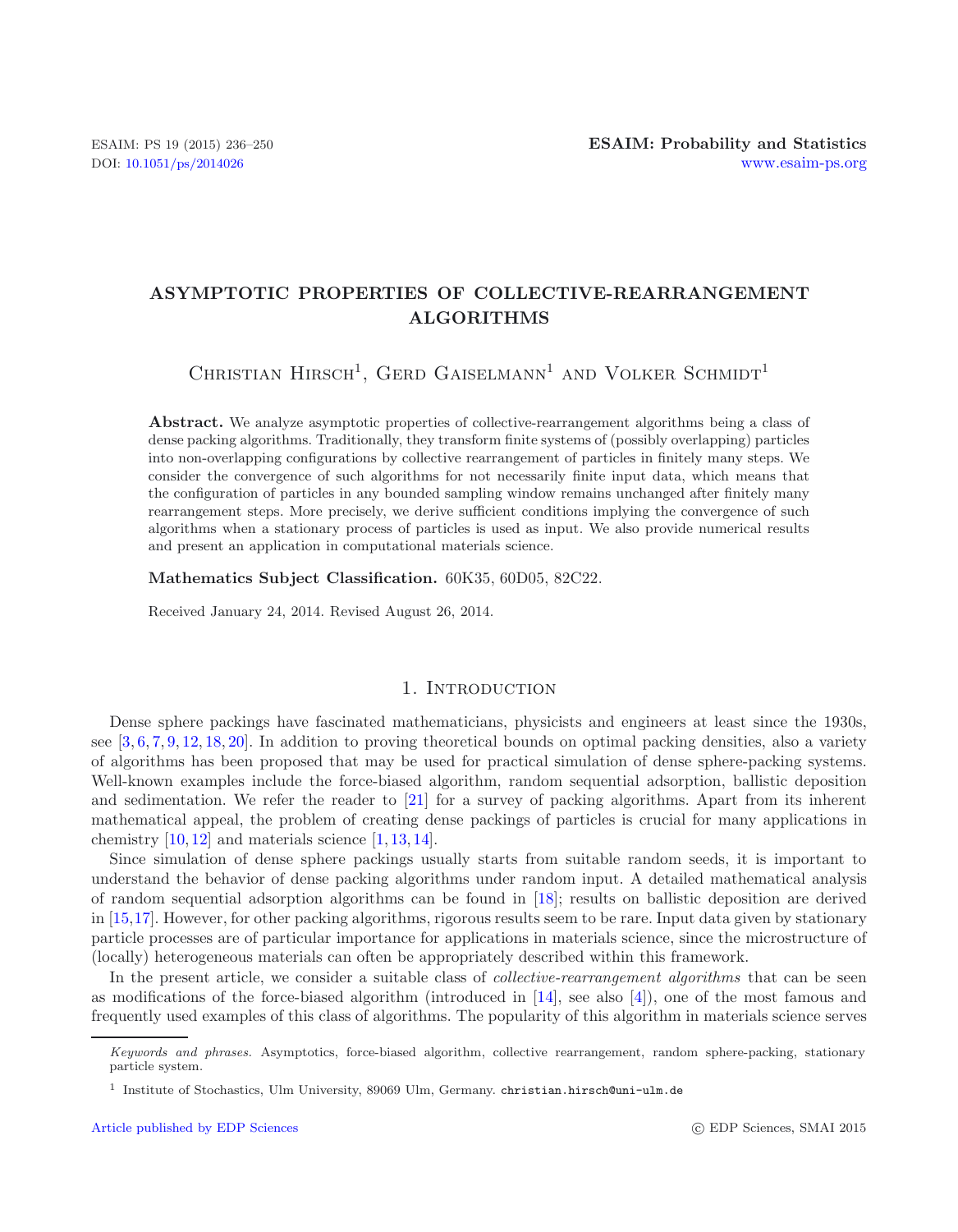as a motivation for the mathematical analysis provided in the present paper. We derive sufficient conditions for

stationary (possibly overlapping) particle processes implying the convergence to a stationary particle process which consists of non-overlapping particles. Since our conditions are rather conservative, it is reasonable to expect that convergence also holds under weaker conditions on the intensity of the underlying (initial) stationary particle process and this intuition is corroborated by numerical results. In order to illustrate the applicability of collective-rearrangement algorithms in the field of materials science, we describe how they can be used in a stochastic model for molecular charge transport in organic semiconductors.

The paper is organized as follows. In Section [2,](#page-1-0) we state our main result concerning the convergence of a class of packing algorithms under suitable conditions on the point process representing the centers of an initial particle process (see Thm. [2.3\)](#page-2-0). Section [3](#page-3-0) discusses a specific example in this class of algorithms and we show that Theorem [2.3](#page-2-0) applies to a large family of Coxian and m-dependent point processes. In Section [4,](#page-7-0) we provide a proof of Theorem [2.3.](#page-2-0) In Section [5,](#page-9-0) we present numerical results concerning the convergence and further related properties of the packing algorithms. Finally, Section [6](#page-11-0) provides an outlook to further variants of the algorithm discussed in Section [3](#page-3-0) and their potential application in computational materials science.

# 2. Main result

<span id="page-1-0"></span>We consider a class of dense packing algorithms, known as collective-rearrangement algorithms in literature [\[14](#page-14-10)]. These algorithms start from an initial set of possibly overlapping particles (*e.g.* spheres) and attempt to create a hard-core configuration by iteratively moving particles apart from one another. Algorithms of this type are loosely characterized by the property that one iteration step consists of moving all particles simultaneously. We derive suitable conditions for such algorithms implying their convergence if the input consists of a collection of particles whose centers form a stationary point process.

We begin by introducing some important definitions and notation that will be used throughout the paper. If A denotes an arbitrary set, we write #A for the cardinality of A. For  $d \geq 2$  and  $i \in \{1, \ldots, d\}$  we denote by  $\pi_i : \mathbb{R}^d \to \mathbb{R}$  the projection to the *i*th coordinate. For  $(\mathbb{M}, \mathcal{M})$  an arbitrary measurable space we write  $\mathbb{N}_{\mathbb{M}}$  for the family of (M-marked) sets  $\varphi \subset \mathbb{R}^d \times \mathbb{M}$  which are locally finite in the first component. In other words, we consider locally finite sets in  $\mathbb{R}^d$  with marks in M. Although the idea of collective rearrangement of points would also be reasonable for unmarked sets, the flexibility of using marked sets will be helpful in the construction of specific examples of algorithms in Section [3.](#page-3-0) Moreover, using marks also allows to apply collective-rearrangement algorithms to fiber processes or other particle processes. We are particularly interested in random elements of NM, *i.e.*, M-marked point processes. In order to avoid the difficulties of having to deal with non-simple point processes (*i.e.*, point processes, where multiple points could appear at the same location), it is important to ensure that any two points are mapped to distinct points after one iteration. To achieve this goal, for any fixed  $\varepsilon > 0$  we let  $\mathbb{N}_{\mathbb{M}}^{\varepsilon} \subset \mathbb{N}_{\mathbb{M}}$  denote the subset consisting of all  $\varphi \in \mathbb{N}_{\mathbb{M}}$  such that  $\varepsilon^{-1}(\pi_i(\xi_1) - \pi_i(\xi_2)) \notin \mathbb{Z}$  for all  $i \in \{1,\ldots,d\}$  and  $(\xi_1,m_1),(\xi_2,m_2) \in \varphi$  with  $\xi_1 \neq \xi_2$ , where  $\mathbb Z$  denotes the set of all integers. Since our algorithms will only move particles according to displacement vectors in  $\varepsilon \mathbb{Z}^d$  this implies the desired property of not leaving the framework of simple point processes. For  $\varphi \in \mathbb{N}_M$  and  $B \subset \mathbb{R}^d$  bounded it is convenient to denote by  $\varphi \cap B$  the set  $\{(\xi,m) \in \varphi : \xi \in B\}$  Similarly, we write  $x = (\xi,m) \in B$  if  $\xi \in B$  and  $\varphi \subset B$  if  $x \in B$ for all  $x \in \varphi$ . Furthermore, let  $W_{z,w} = wz + [-w/2, w/2]^d$  denote the cube of side length  $w > 0$  centered at  $wz$ , where  $z \in \mathbb{Z}^d$ .

Next, we introduce the notion of collective-rearrangement rules  $F$  that are of fundamental importance for our paper. A collective-rearrangement rule can be seen as an algorithm describing the displacement of a particular particle given the locations of all other particles. As a single iteration is not enough to create a hard-core system of particles, it is necessary to perform the rearrangements iteratively and the k-fold iteration is denoted by  $F^k$ .

**Definition 2.1.** Let  $\varepsilon > 0$  be arbitrary. A measurable function  $F = (F_s, F_m) : (\mathbb{R}^d \times \mathbb{M}) \times \mathbb{N}_M \to \mathbb{R}^d \times \mathbb{M}$  is called  $\varepsilon$ -discretized collective-rearrangement rule if  $F_s((\xi,m),\varphi) - \xi \in \varepsilon \mathbb{Z}^d$  for all  $\varphi \in \mathbb{N}_M$  and  $(\xi,m) \in \varphi$ . For  $\varphi, \psi \in \mathbb{N}_\mathbb{M}$  with  $\psi \subset \varphi$  we also write  $F(\psi, \varphi)$  for the set  $\{F(x, \varphi) : x \in \psi\}$  and  $F_i(\psi, \varphi)$  for  $\{F_i(x, \varphi) : x \in \psi\}$ , where  $i \in \{s, m\}$ . Moreover, for  $k \geq 0$ ,  $\varphi \in \mathbb{N}_{\mathbb{M}}$  and  $x = (\xi, m) \in \varphi$  we define the kth iteration  $F^k(x, \varphi)$  of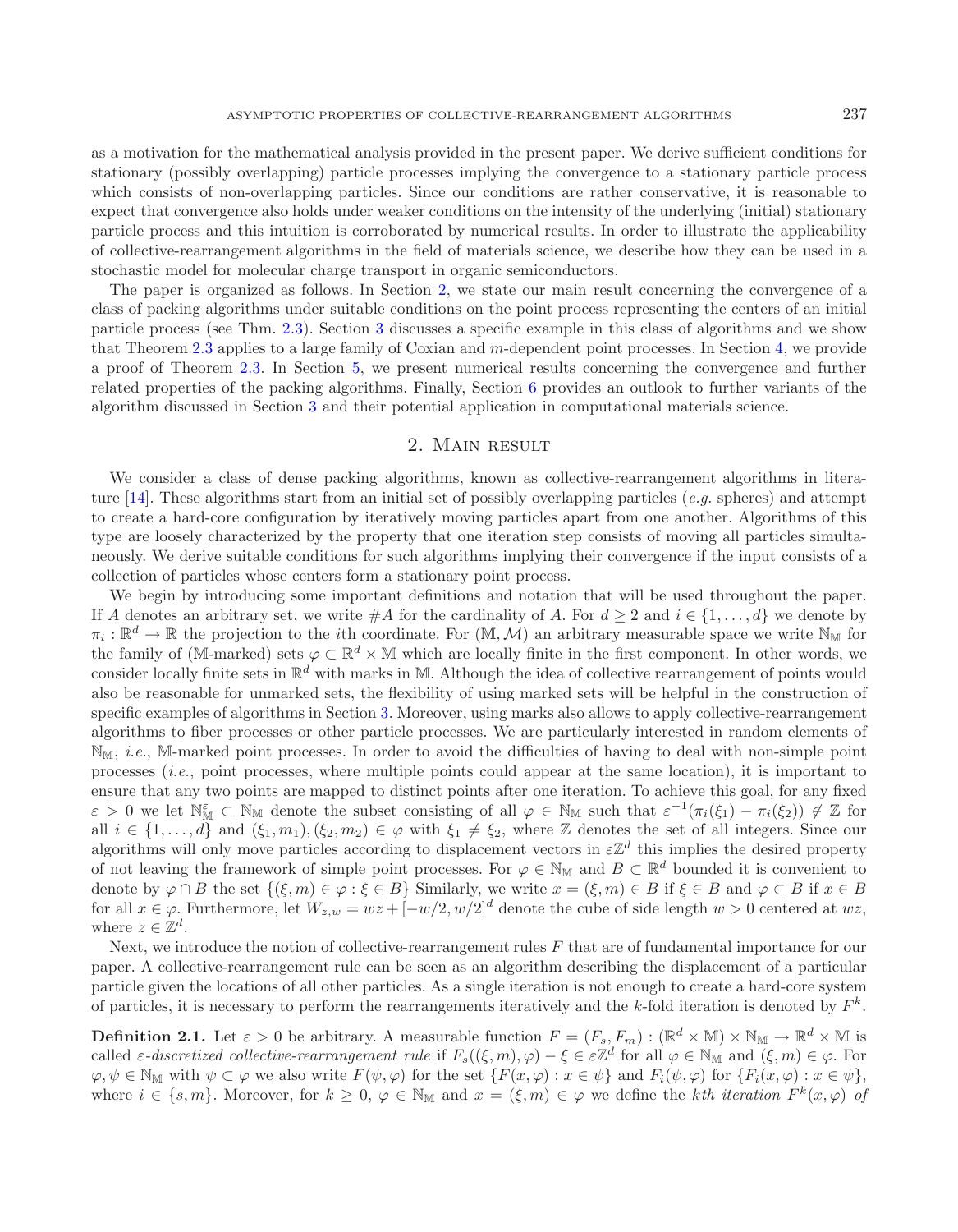$F(x,\varphi)$  recursively by  $F^k(x,\varphi) = x$  if  $k = 0$ , and by  $F^k(x,\varphi) = F^{k-1}(F(x,\varphi), F(\varphi, \varphi))$  if  $k > 0$ . Similarly, for  $x = (\xi, m) \in \varphi$  put  $F_s^0(x, \varphi) = \xi$  and  $F_s^k(x, \varphi) = F_s^{k-1}(F(x, \varphi), F(\varphi, \varphi))$ . Finally, if the collective-rearrangement rule F is understood, we also write  $\varphi^{(k)}$  instead of  $F^k(\varphi, \varphi)$ .

Hence, applying  $F(\cdot, \varphi)$  to  $x = (\xi, m)$  may or may not change the mark m. Next, we consider three important properties of collective-rearrangement rules that are used in the following. First, we assume that there exists an upper bound for the distance any point can be moved in one iteration step. Second, the movement of any point in one iteration step should only depend on the configuration of the locally finite set in a suitable neighborhood of that point. Finally, the collective-rearrangement rule should be compatible with shifting the given locally finite set by suitable lattice vectors.

<span id="page-2-1"></span>**Definition 2.2.** Let  $\varepsilon > 0$  and  $F : (\mathbb{R}^d \times \mathbb{M}) \times \mathbb{N}_{\mathbb{M}}^{\varepsilon} \to \mathbb{R}^d \times \mathbb{M}$  be an  $\varepsilon$ -discretized collective-rearrangement rule. For  $w > 0$  we say that F *has range at most* w if  $|F_s(x, \varphi) - \xi|_{\infty} < w$  for all  $\varphi \in \mathbb{N}_M$  and  $x = (\xi, m) \in \varphi$ , where  $|\cdot|_{\infty} : \mathbb{R}^d \to [0, \infty)$  denotes the supremum norm. We also say that F is w-local if  $F(x, \varphi) = F(x, \varphi \cap \varphi)$  $(\bigcup_{\{z' \in \mathbb{Z}^d: |z-z'|_{\infty}\leq 1\}} W_{z',w})$  for all  $\varphi \in \mathbb{N}_\mathbb{M}$ ,  $z \in \mathbb{Z}^d$  and  $x \in \varphi \cap W_{z,w}$ . In other words, for any  $x \in \varphi \cap W_{z,w}$  the value  $F(x, \varphi)$  only depends on the configuration of  $\varphi$  in  $W_{z,w}$  and cubes adjacent to  $W_{z,w}$ . Finally, we say that F is w-equivariant if  $F_s((\xi+wz,m), \varphi+wz) = F_s((\xi,m), \varphi) + wz$  and  $F_m((\xi+wz,m), \varphi+wz) = F_m((\xi,m), \varphi)$ for all  $z \in \mathbb{Z}^d$ ,  $\varphi \in \mathbb{N}_M$  and  $(\xi, m) \in \varphi$ , where  $\varphi + wz = \{(\xi + wz, m) : (\xi, m) \in \varphi\}.$ 

Let X be a stationary M-marked point process and U be a random vector which is uniformly distributed in  $W_o$ and independent of X. Our goal is to derive suitable criteria for the convergence of  $X(k) = F^k(X, X) + U$  as  $k \to \infty$  to some stationary M-marked point process  $X(\infty)$ . Apart from the notions introduced in Definition [2.2](#page-2-1) we need to discuss two further conditions on our collective-rearrangement rules. The first formalizes the heuristic idea that collective-rearrangement algorithms should fill up the pore space.

(F1) Let  $\varepsilon > 0$  and let  $F : (\mathbb{R}^d \times \mathbb{M}) \times \mathbb{N}_{\mathbb{M}} \to \mathbb{R}^d \times \mathbb{M}$  be an  $\varepsilon$ -discretized collective-rearrangement rule. We assume that there exists  $w > 0$  such that  $\varphi^{(1)} \cap W_{z,w} \neq \emptyset$  for any  $z \in \mathbb{Z}^d$  and  $\varphi \in \mathbb{N}_M$  with  $\varphi \cap W_{z,w} \neq \emptyset$ .

In the following, if the value of w is clear, we write  $W_z$  instead of  $W_{z,w}$  and for  $A \subset \mathbb{Z}^d$  we put  $W_A = \bigcup_{z \in A} W_z$ . Iterative application of condition (F1) implies that  $\varphi^{(k)} \cap W_z \neq \emptyset$  for all  $k \geq 0$  if  $\varphi \cap W_z \neq \emptyset$ . Finally, we also suppose the convergence of the iterated collective-rearrangement algorithms for finite initial configurations.

(F2) Let  $\varepsilon > 0$  and let  $F : (\mathbb{R}^d \times \mathbb{M}) \times \mathbb{N}_\mathbb{M} \to \mathbb{R}^d \times \mathbb{M}$  be an  $\varepsilon$ -discretized collective-rearrangement rule. We assume that for each finite  $\varphi \in \mathbb{N}_{\mathbb{M}}^{\varepsilon}$  there exists  $k_0 \geq 0$  such that  $\varphi^{(k)} = \varphi^{(k_0)}$  for all  $k \geq k_0$ .

After having introduced our conditions on the collective-rearrangement rules, we next specify suitable conditions on the initial point process  $X$ . Since the point process of sphere centers in hard-core packings (with fixed radii) cannot attain arbitrarily high intensities, it is natural to expect that convergence of collective-rearrangement algorithms requires a sufficiently sparse initial configuration.

(X1) We assume that when considering the initial marked point process X there exists  $n_0 \geq 0$  such that

$$
\log \mathbb{E} \exp(3^{d+2} \# (X \cap W_A)) \le 3^{d+1} \# A
$$

for all finite subsets  $A \subset \mathbb{Z}^d$  with  $\#A \geq n_0$ . (X2) We assume that  $X \in \mathbb{N}_{\mathbb{M}}^{\varepsilon}$  a.s.

Using conditions  $(F1)$ ,  $(F2)$ ,  $(X1)$  and  $(X2)$  we now state the main theorem of this paper that concerns the convergence of the point processes  $X(k)$ ,  $k \geq 0$  obtained by first iteratively applying the collective-rearrangement rule and then shifting with a uniformly distributed vector in  $W_o$ , to a point process  $X(\infty)$ .

<span id="page-2-0"></span>**Theorem 2.3.** Let  $\varepsilon, w > 0$ , and  $F : (\mathbb{R}^d \times \mathbb{M}) \times \mathbb{N}_\mathbb{M} \to \mathbb{R}^d \times \mathbb{M}$  be a w-equivariant, w-local  $\varepsilon$ -discretized *collective-rearrangement rule satisfying* (F2)*. Furthermore, assume that* F *satisfies* (F1) *with parameter* w *and*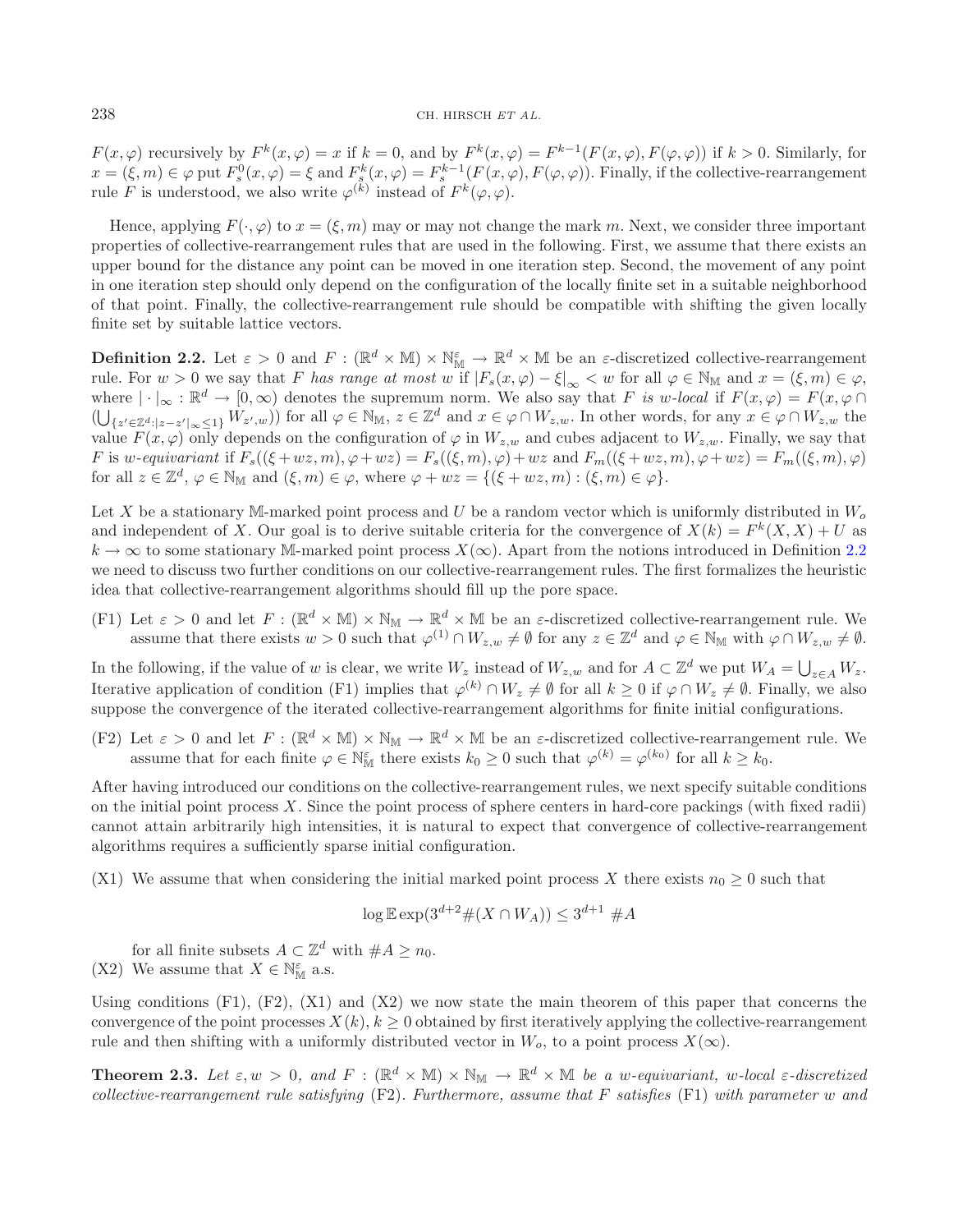*has range at most w. Finally, let* X *be a stationary* M-marked point process in  $\mathbb{R}^d$  satisfying (X1) and (X2). *Then, as*  $n \to \infty$  *the point processes*  $X(n)$  *converge to a stationary point process*  $X(\infty)$  *in the sense that there exists a family of integer-valued random variables*  $(N_z)_{z \in \mathbb{Z}^d}$  *such that*  $X(n) \cap W_z = X(N_z) \cap W_z$  *for all*  $z \in \mathbb{Z}^d$ and  $n \geq N_z$ . In particular,  $X(\infty)$  can be represented as  $X(\infty) = \bigcup_{z \in \mathbb{Z}^d} (X(N_z) \cap W_z)$  and the point processes  ${X(n)}_{n>1}$  *converge to*  $X(\infty)$  *in distribution.* 

<span id="page-3-0"></span>Theorem [2.3](#page-2-0) is shown in Section [4.](#page-7-0) We note that the notion of convergence described in Theorem [2.3](#page-2-0) is stronger than convergence in distribution, where the point processes  $X(n)$  of the converging family would not necessarily need to locally coincide with the limiting process  $X(\infty)$  for sufficiently large  $n \geq 1$ .

# <span id="page-3-2"></span>3. Examples

In the present section we provide admissible point processes and specific examples for collective-rearrangement rules fitting into the framework described in Section [2.](#page-1-0) We note that conditions (X1) and (X2) do not involve marks.

#### <span id="page-3-1"></span>**3.1. Examples of admissible point processes**

**Proposition 3.1.** *Let* X *be a Cox process in* R<sup>d</sup> *with stationary random intensity measure* Λ*. Furthermore, suppose that*

$$
\log \mathbb{E} \exp((\exp(3^{d+2}) - 1)A(W_A)) \le 3^{d+1} \# A,
$$

*for all sufficiently large*  $A \subset \mathbb{Z}^d$ *. Then* X *satisfies condition* (X1)*.* 

*Proof.* Indeed, if X is a Cox process with random intensity measure  $\Lambda$ , then

$$
\mathbb{E} \exp(3^{d+2} \#(X \cap W_A)) = \mathbb{E} \exp \int (\exp(3^{d+2} 1_{W_A}(x)) - 1) \Lambda(\mathrm{d}x) = \mathbb{E} \exp((\exp(3^{d+2}) - 1) \Lambda(W_A)). \qquad \Box
$$

In the Poisson case Proposition [3.1](#page-3-1) reduces to a simple intensity condition.

**Corollary 3.2.** *Let* X *be a stationary Poisson point process in*  $\mathbb{R}^d$  *with intensity*  $\lambda \leq 3^{d+1}(\exp(3^{d+2})-1)^{-1}w^{-d}$ . *Then* X *satisfies* (X1)*.*

Another interesting class of examples is given by m-dependent point processes.

**Proposition 3.3.** *Let*  $m \geq 1$ ,  $w > 0$  *and let* X *be a stationary point process in*  $\mathbb{R}^d$  *such that*  $X \cap W_{A_1}$  *and*  $X \cap W_{A_2}$  are independent for all  $A_1, A_2 \subset \mathbb{Z}^d$  with  $\inf_{z_1 \in A_1, z_2 \in A_2} |z_1 - z_2|_{\infty} \geq m$ . Moreover, assume that

$$
\log \mathbb{E} \exp(3^{d+2} m^d \# (X \cap W_o)) \le 3^d.
$$

*Then*

$$
\log \mathbb{E} \exp(3^{d+2} \# (X \cap W_A)) \le 3^{d+1} \# A
$$

*for all*  $A \subset \mathbb{Z}^d$  *with*  $\#A > m$ *.* 

*Proof.* Put  $k = m^d$  and observe that there exists a partition  $A = A_1 \cup \cdots \cup A_k$  such that  $|z_1 - z_2|_{\infty} \ge m$  for all  $z_1, z_2 \in A_i$  with  $z_1 \neq z_2$  and all  $i \in \{1, \ldots, k\}$ . Hence,

$$
\mathbb{E} \exp (3^{d+2} \# (X \cap W_A)) \leq \sum_{i=1}^k \mathbb{E} \exp (3^{d+2} k \# (X \cap W_{A_i})) \leq \sum_{i=1}^k (\mathbb{E} \exp (3^{d+2} k \# (X \cap W_0)))^{\# A_i}
$$

As the last expression is at most  $\exp(\log k + 3^d \# A)$ , this completes the proof.

The following result deals with condition (X2).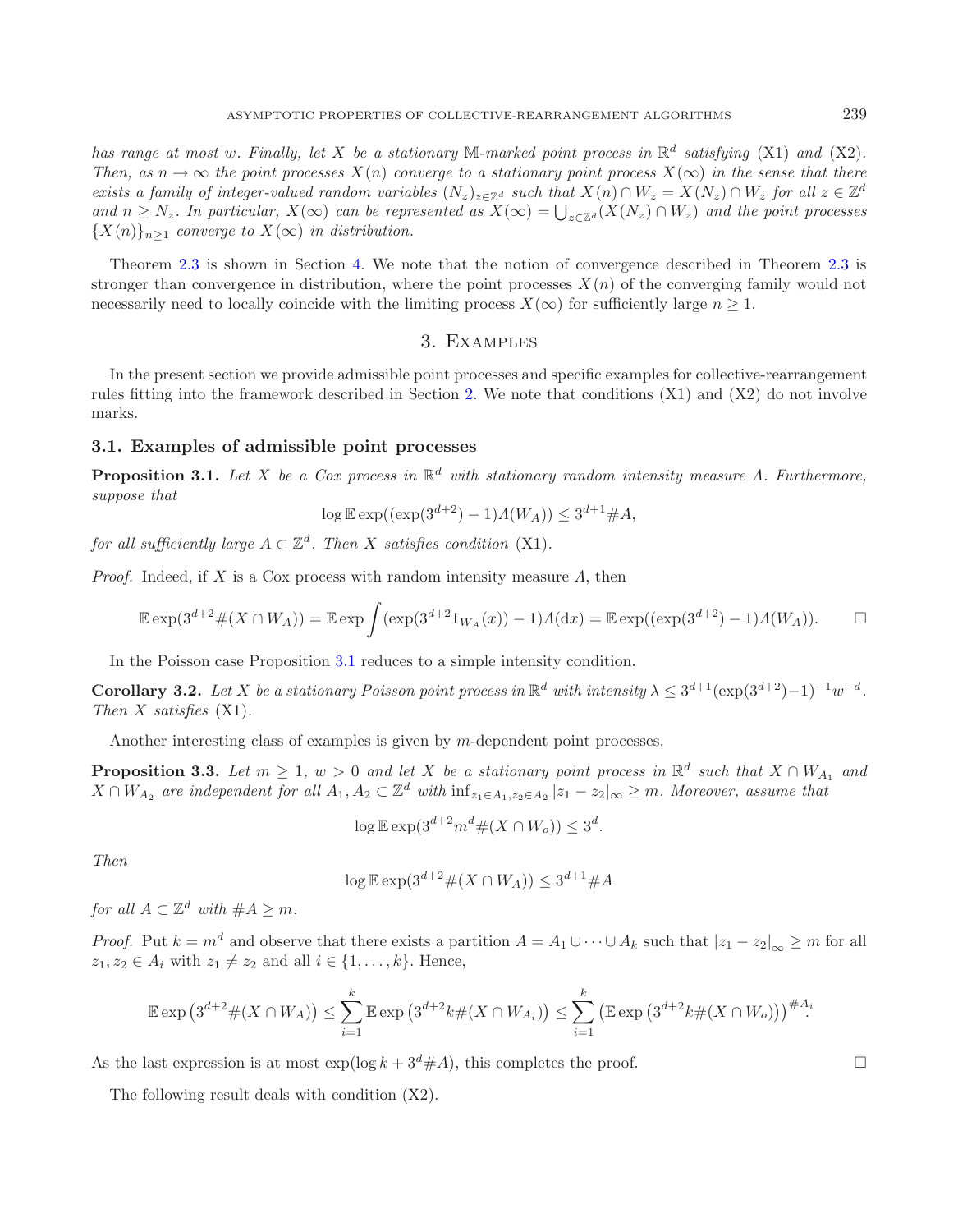**Proposition 3.4.** Let X be a stationary point process in  $\mathbb{R}^d$  with absolutely continuous second factorial moment *measure. Then* X *satisfies* (X2)*.*

*Proof.* Let  $\varepsilon > 0$  and  $i \in \{1, ..., d\}$  be arbitrary. Let  $\alpha$  denote the second factorial moment measure of X. We write A for the set of all  $(\xi_1, \xi_2) \in \mathbb{R}^{2d}$  with  $\pi_i(\xi_1) - \pi_i(\xi_2) \in \varepsilon \mathbb{Z} \setminus \{0\}$ . Then  $\alpha(A) = 0$ , since the 2d-dimensional Lebesgue measure of A vanishes. Therefore, the expected number of  $\xi_1, \xi_2 \in X$  with  $(\xi_1, \xi_2) \in A$  is given by

$$
\mathbb{E}\#\{(\xi_1,\xi_2)\in X\times X:\pi_i(\xi_1)-\pi_i(\xi_2)\in \varepsilon\mathbb{Z}\setminus\{0\}\}=\alpha(A)=0,
$$

<span id="page-4-0"></span>which proves the claim.

## **3.2. Avoidance algorithm for sphere systems**

The force-biased algorithm introduced in [\[4](#page-14-13)[,14](#page-14-10)] has both an appealingly simple definition and at the same time performs very well in simulations. However, the verification of condition (F1) or some variant of it for the original force-biased algorithm would be a rather challenging problem, as it seems non-trivial to exclude that under very pathological circumstances the algorithm could create large regions of void space. Therefore, we consider a minor modification of this algorithm, and call the modified version *avoidance algorithm* in the following. This algorithm is used to transform systems of spheres with some fixed radius  $r > 0$ . The property required by condition (F1) is rigorously enforced by construction. However, the changes of the algorithm only become apparent when considering huge sampling windows, so that on practical data sets the ensuing configurations should be very close to the ones obtained by applying the original algorithm.

In the following, we first provide a formal definition of the avoidance algorithm and then verify that it satisfies the conditions required in Theorem [2.3.](#page-2-0) Let  $\varepsilon, r, w, F_{\text{max}} > 0$  be such that  $\varepsilon < \min\{r, F_{\text{max}}\}$  and  $\max\{F_{\text{max}}, 4r\} < w-2r$ , where we put  $M = \mathbb{Z}_+$ . In our algorithm the mark is used to keep track of the number of steps in the algorithm, since the considered particle was moved by another particle for the last time. We will see in Proposition [3.9](#page-6-0) below that this additional information is useful for verifying condition (F2), *i.e.*, the convergence of the algorithm for finite input. Recall that for any  $\varphi \in \mathbb{N}_{\mathbb{M}}^{\varepsilon}$  we have  $\varepsilon^{-1}(\pi_i(\xi_1) - \pi_i(\xi_2)) \notin \mathbb{Z}$  for all  $i \in \{1, ..., d\}$  and  $(\xi_1, k_1), (\xi_2, k_2) \in \varphi$  with  $\xi_1 \neq \xi_2$ .

Let  $B_r(\xi) = \{\eta \in \mathbb{R}^d : |\eta - \xi| \leq r\}$  the closed ball of radius  $r > 0$  centered at  $\xi \in \mathbb{R}^d$ , where  $|\eta - \xi|$  denotes the usual Euclidean distance. The algorithm reduces the overlapping of balls of the initial configuration iteratively by pushing pairs of overlapping spheres away from each other. More precisely, for all  $x = (\xi, k)$ ,  $y = (\eta, \ell) \in \mathbb{R}^d \times \mathbb{M}$ with  $\xi \neq \eta$  and  $B_r(\xi) \cap B_r(\eta) \neq \emptyset$  we compute the displacement vector

$$
v(x,y) = \frac{2r - |\xi - \eta|}{2} \frac{\xi - \eta}{|\xi - \eta|}.
$$

From these displacement vectors we compute the total displacement vector

$$
v_{\text{total},1}(x,\varphi) = \sum_{y \in B_{2r}(\xi) \cap \varphi \backslash \{x\}} v(x,y)
$$

for each  $x = (\xi, k) \in \varphi$ . Then, put

$$
v_{\text{total},2}(x,\varphi) = \sum_{i=1}^d f(\pi_i(v_{\text{total},1}(x,\varphi)))e_i,
$$

 $e_i$  is the *i*th unit vector in  $\mathbb{R}^d$  and  $f(a) = \text{sgn}(a) \min\{\lceil |a|\varepsilon^{-1}\rceil, \lfloor F_{\text{max}}\varepsilon^{-1}\rfloor\}$  denotes a discretized variant of a. Defining  $F_s(x, \varphi) = \xi + v_{\text{total},1}(x, \varphi)$  corresponds to the ordinary force-biased algorithm. Although the simplicity of this definition is conceptually appealing, it appears to violate (F1). Therefore, we propose the following modification. For  $x = (\xi, k) \in \varphi$  and  $z \in \mathbb{Z}^d$  with  $\xi \in W_z$  define  $F(x, \varphi) = (\xi', k')$ , where  $(\xi', k')$  is given in the following way. We partition  $\varphi$  into three subsets  $\varphi = R_1(\varphi) \cup R_2(\varphi) \cup R_3(\varphi)$  and define the collectiverearrangement rule on each of these subsets separately.

 $\Box$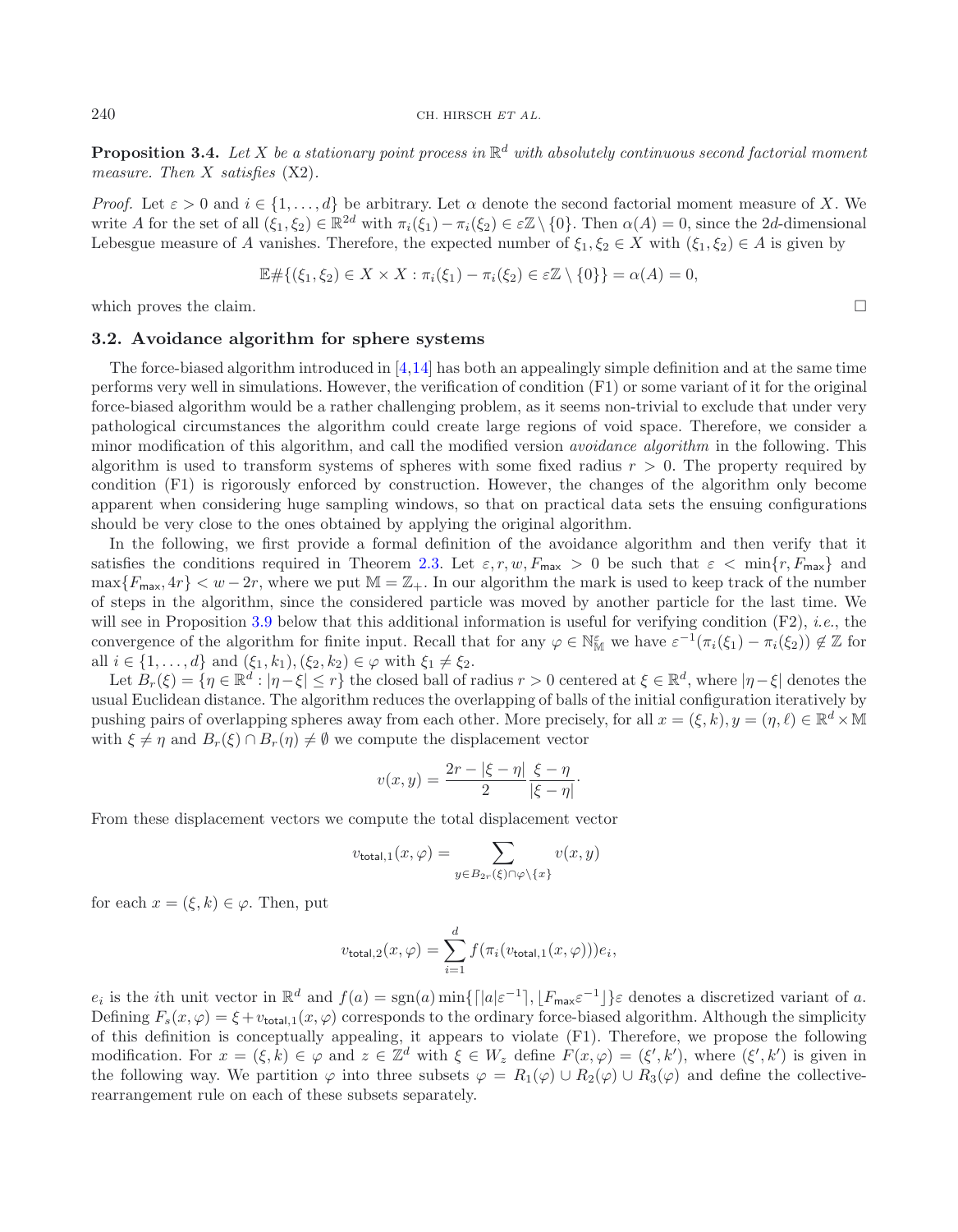<span id="page-5-0"></span>

FIGURE 1. Black arrows indicate movement according to  $v_{total,2}(x, \varphi)$ ; red arrows indicate movement according to the avoidance algorithm. (Color online).

- (1) We write that  $x \in R_1(\varphi)$  if there exists  $(\eta, \ell) \in \varphi \cap W_z$  such that
	- (a)  $\eta + v_{\text{total},2}(y,\varphi) \in W_z$  or
	- (b)  $\ell < k$  or
	- (c)  $\ell = k$  and  $\eta$  is lexicographically smaller than  $\xi$ .

In this case, we put  $\xi' = \xi + v_{\text{total},2}(x, \varphi)$  and

$$
k' = \begin{cases} 0 & \text{if } B_{2r}(\xi) \cap \varphi \neq \{x\}, \\ k & \text{if } B_{2r}(\xi) \cap \varphi = \{x\} \text{ and } W_z^+ \cap B_{2r}(\xi'') \cap \varphi = \{x''\} \text{ for all } x'' = (\xi'', k'') \in W_z^+ \cap \varphi, \\ k+1 & \text{otherwise,} \end{cases}
$$

where  $W_z^+ = \bigcup_{\{z' \in \mathbb{Z}^d : |z - z'| \in \mathbb{S}^1\}} W_{z'}.$ 

- (2) We write that  $x \in R_2(\varphi)$  if  $x \notin R_1(\varphi)$ , but  $\varphi \cap W_z \neq \{x\}$ . Then, we put  $k' = k + 1$  and  $\xi' = \xi$ .
- (3) Finally, we write that  $x \in R_3(\varphi)$  if  $x \notin R_1(\varphi)$  and  $\varphi \cap W_z = \{x\}$ . Then, we put  $k' = k + 1$  and

$$
\xi' = \xi + \sum_{i=1}^d \operatorname{sgn}\left(\sum_{\substack{z' \in \mathbb{Z}^d \\ B_{2r}(\xi) \cap W_{z'} \cap \varphi \neq \emptyset}} \pi_i(z - z')\right) [\varepsilon^{-1} 2r] \varepsilon e_i.
$$

In the following, we briefly discuss the difference between the force-biased algorithm and the avoidance algorithm, see also Figure [1.](#page-5-0) We think of  $R_1$  as the default case, in which the avoidance algorithm agrees with the classical force-biased algorithm (Fig. [1a](#page-5-0)), whereas cases  $R_2$  and  $R_3$  are needed to enforce condition (F1). Indeed, if the force-biased algorithm leads to a transition, where all points in  $\varphi \cap W_z$  will leave  $W_z$ , then one of the points is chosen by a deterministic rule and the transition of this point is redefined, so that it remains inside  $W_z$  (Figs. [1b](#page-5-0)) and [1c](#page-5-0)). The definition of  $F$  is illustrated in Figure [1.](#page-5-0)

As already indicated at the beginning of this section we have included these technical changes to the classical force-biased algorithm in order to prevent the occurrence of large regions of void space.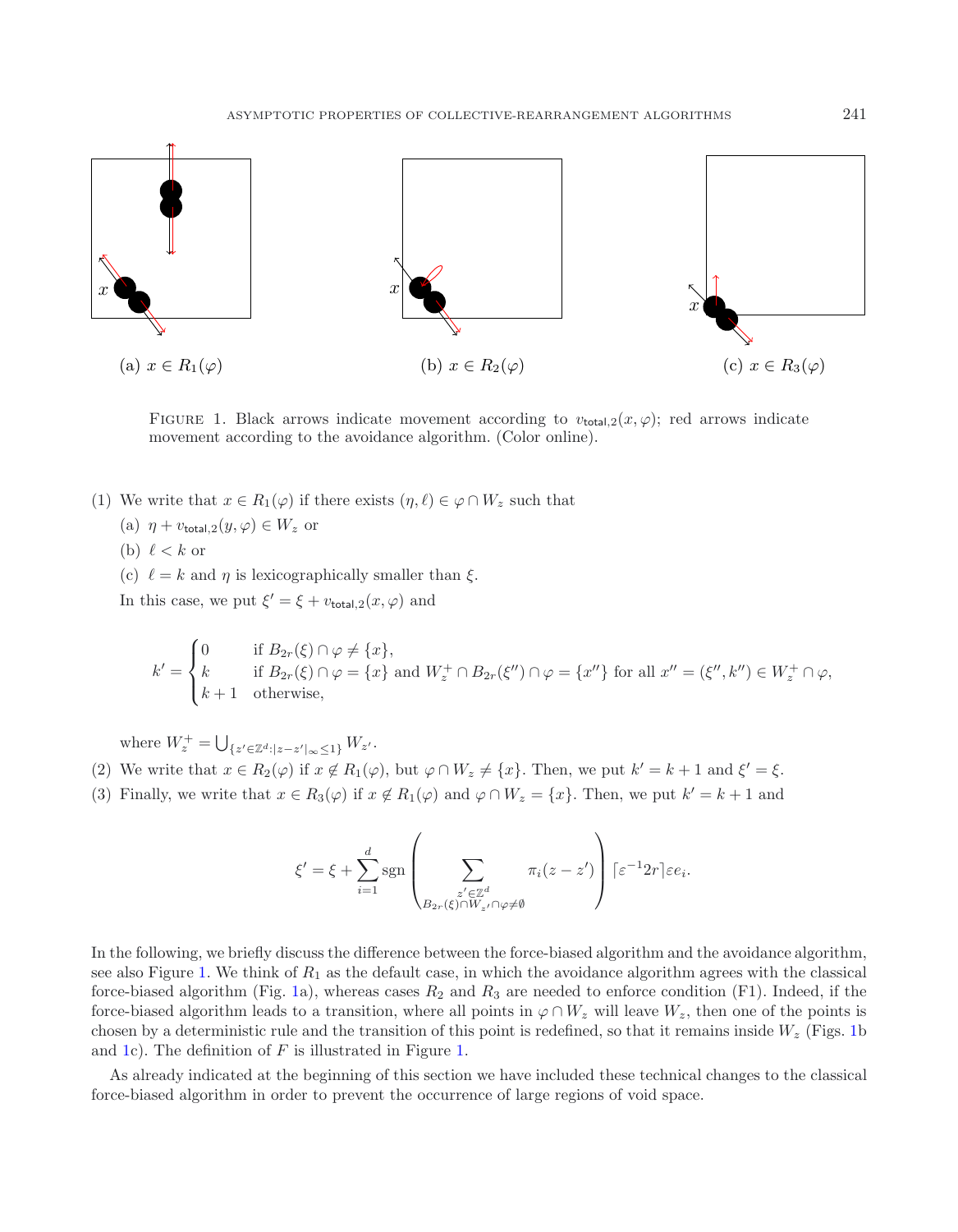#### <span id="page-6-1"></span>242 CH. HIRSCH *ET AL.*

<span id="page-6-3"></span>**Proposition 3.5.** *The collective-rearrangement rule* F *defined above satisfies condition* (F1)*.*

*Proof.* Indeed, let  $z \in \mathbb{Z}^d$  be such that  $\varphi \cap W_z \neq \emptyset$  and choose  $x = (\xi, k) \in \varphi \cap W_z$  with a minimal value of k. If this minimum is not unique, then define  $(\xi, k)$  to be the lexicographically smallest such element. If there exists  $y = (\eta, \ell) \in \varphi \cap W_z$  with  $\eta + v_{\text{total},2}(y, \varphi) \in W_z$ , then  $x \in R_1(\varphi)$  and we conclude  $F_s(y, \varphi) \in W_z$ . Otherwise  $x \in R_2(\varphi) \cup R_3(\varphi)$ . If  $x \in R_2(\varphi)$ , then we conclude from the definition of F that  $\xi' = \xi$ . Finally, if  $x \in R_3(\varphi)$ , then we see that x is shifted only in directions towards the center of  $W_z$ , so that  $F_s(x, \varphi) \in W_z$ .

It is slightly more involved to prove the convergence of the avoidance algorithm for finite sets of points. We start by discussing some preliminary results.

**Lemma 3.6.** *Let*  $i \in \{1, ..., d\}$ *,*  $a \in \mathbb{R}$  *and denote by*  $A \subset \mathbb{R}^d$  *the hyperplane*  $\{\xi \in \mathbb{R}^d : \pi_i(\xi) = a\}$ *. Furthermore,*  $f \circ f$   $j \in \{1,2\}$  *put*  $U_j = \{ \xi \in \mathbb{R}^d : (-1)^j \pi_i(\xi) > (-1)^j a \}$  and let  $\varphi \in \mathbb{N}_{\mathbb{M}}^{\varepsilon}$  be such that  $x \in U_1 \cup A$  for all  $x = (\xi, k) \in \varphi$  *with*  $B_{2r}(\xi) \cap \varphi \neq \{x\}$ . Then  $F(x, \varphi) \in A \cup U_2$  for all  $x \in \varphi \cap A$ .

*Proof.* We only have to deal with the cases  $x \in R_1(\varphi)$  and  $x \in R_3(\varphi)$ . If  $x \in R_1(\varphi)$ , then the condition  $x' \in U_1 \cup A$ for all  $x' = (\xi', k') \in \varphi$  with  $B_{2r}(\xi') \cap \varphi \neq \{x'\}$  implies  $\pi_i(v_{\text{total},2}(x, \varphi)) \geq 0$ , so that  $\pi_i(F_s(x, \varphi) - \xi) \geq 0$ . But for the same reason,  $\pi_i(F_s(x, \varphi) - \xi) \geq 0$  if  $x \in R_3(\varphi)$ , which completes the proof of Lemma [3.6.](#page-6-1)

<span id="page-6-4"></span>**Lemma 3.7.** Let  $\varphi \in \mathbb{N}_{\mathbb{M}}^{\varepsilon}$  and  $x \in \varphi$  be such that  $\varphi$  is finite and there exist infinitely many  $n \geq 0$  with  $F^{n}(x,\varphi) \in R_{2}(\varphi^{(n)})$ . Then there exists  $n \geq 0$  with  $F^{n}(x,\varphi) \in R_{1}(\varphi^{(n)})$  and  $B_{2r}(F_{s}^{n}(x,\varphi)) \cap \varphi^{(n)} \neq \{F^{n}(x,\varphi)\}.$ 

*Proof.* Assume the contrary for the sake of deriving a contradiction and let  $z \in \mathbb{Z}^d$  be such that  $x \in W_z$ . Observe that each time  $F^n(x,\varphi) \in R_3(\varphi^{(n)})$  or  $B_{2r}(F_s^n(x,\varphi)) \cap \varphi^{(n)} = \{F^n(x,\varphi)\}\$ the total number of elements in  $\varphi^{(n)} \cap W_z$  whose mark is at least as large as the mark of  $F^n(x, \varphi)$  decreases or stays constant. Moreover, each time  $F^{n}(x,\varphi) \in R_2(\varphi^{(n)})$  the total number of elements in  $\varphi^{(n)} \cap W_z$  whose mark is at least as large the mark of  $F^n(x, \varphi)$  decreases by at least 1. As  $\varphi$  is finite, the latter event can only occur a finite number of times. This contradicts our condition that  $F^n(x, \varphi) \in R_2(\varphi^{(n)})$  occurs for infinitely many  $n \geq 1$ .

<span id="page-6-2"></span><span id="page-6-0"></span>**Lemma 3.8.** Let  $\varphi \in \mathbb{N}_{\mathbb{M}}^{\varepsilon}$  and  $x \in \varphi$  be such that for every  $n \geq 0$  it holds that either  $F^{n}(x, \varphi) \in R_{3}(\varphi^{(n)})$  or  $F^{n}(x,\varphi) \in R_{1}(\varphi^{(n)})$  and  $B_{2r}(F^{n}(x,\varphi)) \cap \varphi^{(n)} = \{F^{n}(x,\varphi)\}\.$  Then there exists  $n_{1} \geq 0$  such that  $B_{2r}(F^{n}_{s}(x,\varphi)) \cap$  $\varphi^{(n)} = \{F^n(x, \varphi)\}\$  *for all*  $n \geq n_1$ *.* 

*Proof.* Let  $z \in \mathbb{Z}^d$  be such that  $x \in W_z$ . For every  $n \geq 0$  and  $i \in \{1, ..., d\}$  define  $a_{i,n} = \min_{a>0} \{ (F_s^n(x, \varphi) + F_s^n(x, \varphi)) \}$  $[-a,a]e_i$ ) ∩  $\partial W_z \neq \emptyset$  as the distance  $F_s^n(x,\varphi)$  to the boundary of  $W_z$  measured along the *i*th direction. Then, it follows from the construction of F in the case  $R_3(\varphi^{(n)})$  that for any  $i \in \{1,\ldots,d\}$  the sequence  ${a_{i,n}}_{n\geq 1}$  is increasing. Moreover,  $\lim_{n\to\infty} a_{i,n} > 2r$  if there exist  $n \geq 0$  and  $z' \in \mathbb{Z}^d$  with  $\pi_i(z-z') \neq 0$  and  $B_{2r}(F_s^n(x,\varphi))\cap\varphi^{(n)}\cap W_{z'}\neq\emptyset$ . In particular, it is not possible that there exist  $z'\in\mathbb{Z}^d\setminus\{z\}, 0\leq n_2 < n_3$ , with  $B_{2r}(F_s^{n_i}(x,\varphi)) \cap \varphi^{(n_i)} \cap W_{z'} \neq \emptyset$  for all  $i \in \{2,3\}$ , which proves Lemma [3.8.](#page-6-2)

Using these auxiliary results we show that condition (F2) is satisfied.

**Proposition 3.9.** *The collective-rearrangement rule* F *defined above satisfies condition* (F2)*.*

*Proof.* We show by induction that for every  $\ell \in \{0, \ldots, \#\varphi\}$  there exists an integer  $k \geq 1$  and a decomposition  $\varphi = \varphi_1 \cup \varphi_2$  with  $\#\varphi_2 = \ell$  and such that  $B_{2r}(F_s^n(x, \varphi)) \cap \varphi^{(n)} = \{F^n(x, \varphi)\}\$  for all  $x \in \varphi_2$  and  $n \geq k$ . This is clear for  $\ell = 0$ . Now suppose that  $\ell \geq 0$ ,  $k' \geq 1$  and  $\varphi = \varphi'_1 \cup \varphi'_2$  are such that  $\#\varphi'_2 = \ell$  and  $B_{2r}(F_s^n(x, \varphi)) \cap \varphi^{(n)} =$  ${F^n(x, \varphi)}$  for all  $x \in \varphi'_2$  and  $n \geq k'$ . Observe that there exists a bounded set  $B \subset \mathbb{R}^d$  with  $\varphi^{(n)} \subset B$  for all  $n \geq 1$ . Indeed, writing  $V_n = \{z \in \mathbb{Z}^d : F^n(\varphi, \varphi) \cap W_z \neq \emptyset\}$ , we conclude from Lemma [3.5](#page-6-3) that the sequence  ${V_n}_{n\geq 1}$  is increasing and satisfies  $\#V_n \leq \#\varphi$  for all  $n \geq 1$ . For  $n \geq k'$  let  $b_n = \max_{\xi \in F_n^n(\varphi'_1, \varphi)} |\xi|_{\infty}$  denote the maximal  $d_{\infty}$ -distance from the origin  $o$  to one of the points in  $F_s^n(\varphi_1', \varphi)$ . Then, it follows from Lemma [3.6](#page-6-1) that  ${b_n}_{n \geq 1}$  forms an increasing sequence and that  $b_{n+1} \geq b_n + \varepsilon$  for all  $n \geq k'$  with  $b_n \neq b_{n+1}$ . Hence, there exists  $k_1 \ge k'$  with  $b_{k_1} = b_n$  for all  $n \ge k_1$ . Let  $x \in \varphi'_1$  be such that  $\left|F_s^{k_1}(x, \varphi)\right|_{\infty} = b_{k_1}$ . We claim that there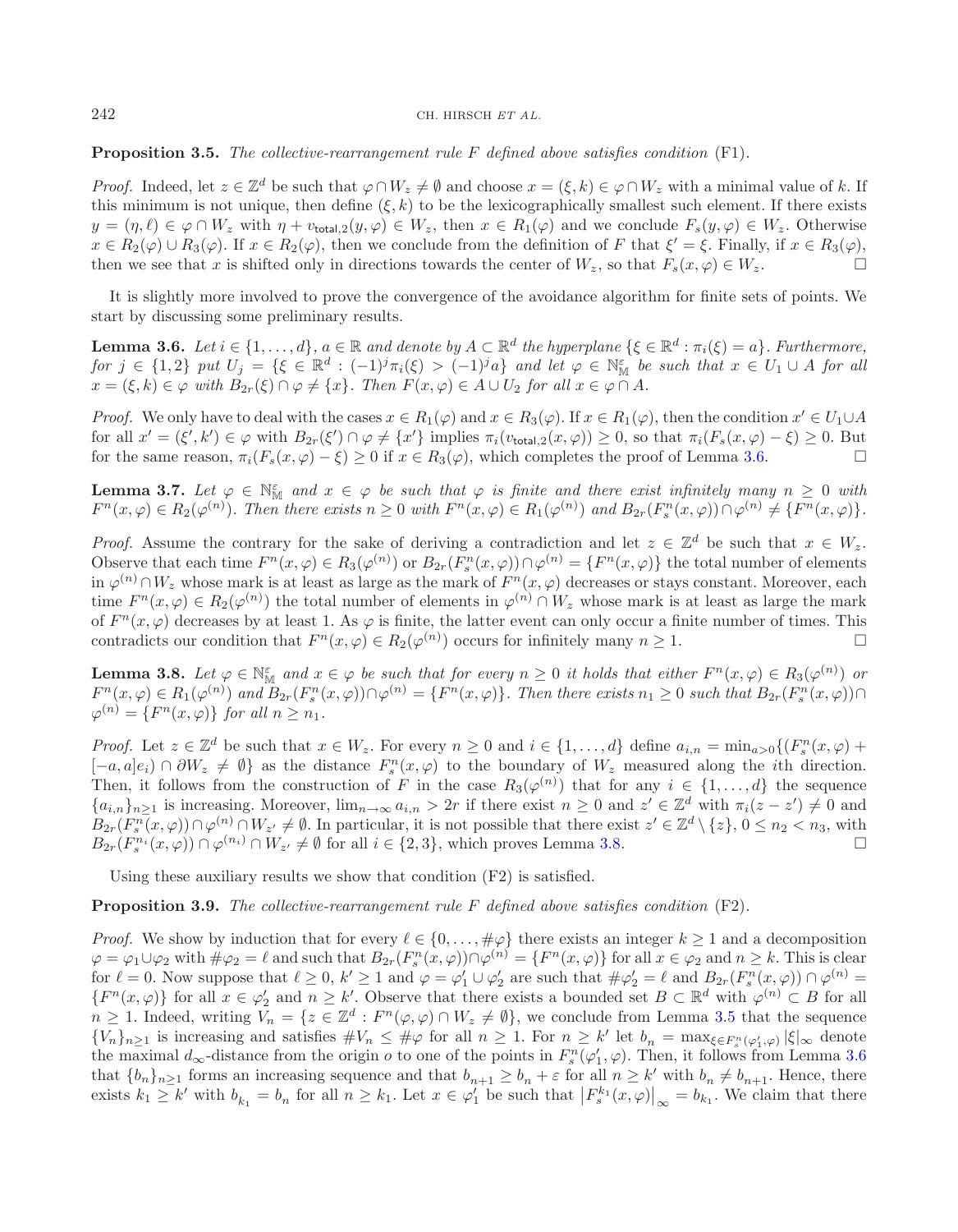exists  $k_2 \geq k_1$  such that  $B_{2r}(F_s^n(x,\varphi)) \cap \varphi^{(n)} = \{F^n(x,\varphi)\}\$ for all  $n \geq k_2$ . From Lemma [3.6](#page-6-1) and the definition of  $k_1$  we see that there does not exist  $n \geq k_1$  with  $F^n(x, \varphi) \in R_1(\varphi^{(n)})$  and  $B_{2r}(F^n(x, \varphi)) \cap \varphi^{(n)} \neq \{F^n(x, \varphi)\}.$ Hence, Lemma [3.7](#page-6-4) implies that there exists  $k_3 \geq k_2$  such that for each  $n \geq k_3$  either  $F^n(x, \varphi) \in R_3(\varphi^{(n)})$ or  $F^n(x,\varphi) \in R_1(\varphi^{(n)})$  and  $B_{2r}(F_s^n(x,\varphi)) \cap \varphi^{(n)} = \{F^n(x,\varphi)\}\.$  An application of Lemma [3.8](#page-6-2) completes the  $\Box$ 

# 4. Proof of Theorem [2.3](#page-2-0)

<span id="page-7-0"></span>In the present section, we fix a collective-rearrangement rule  $F$  as in Theorem [2.3.](#page-2-0) As already explained in Section [1](#page-0-0) we should expect that collective-rearrangement algorithms only converge for sufficiently sparse locally finite input sets. It is convenient to formalize this requirement as follows, where for  $\varphi \in \mathbb{N}_M$  and  $B \subset \mathbb{R}^d$  we put  $\varphi(B) = \#(\varphi \cap B)$  for the number of elements of  $\varphi \cap B$ . Additionally, a subset A of  $\mathbb{Z}^d$  is called \**-connected* if the induced subgraph of A inside the graph  $(\mathbb{Z}^d, E)$  with  $E = \{\{z, z'\} : |z - z'|_{\infty} = 1\}$  forms a connected graph.

**Definition 4.1.** Let  $w > 0$  and  $\varphi \in \mathbb{N}_M$  be arbitrary. We say that  $\varphi$  satisfies the *non-percolation condition* if for every  $k \geq 0$  there exists  $n_0(k) \geq 1$  such that  $\#(\varphi \cap W_A) \leq \#A - k$  for any finite, \*-connected set  $A \subset \mathbb{Z}^d$ with  $o \in A$  and  $\#A \geq n_0(k)$ .

Note that under the conditions of Theorem [2.3](#page-2-0) the non-percolation condition is satisfied with probability 1.

<span id="page-7-2"></span>**Lemma 4.2.** Let X denote a stationary point process in  $\mathbb{R}^d$  satisfying (X1). Then X satisfies the non*percolation condition with probability* 1*.*

*Proof.* Let  $k \geq 1$  be arbitrary. For  $n \geq 1$  let  $E_n$  denote the event that there exists a finite, \*-connected subset  $A \subset \mathbb{Z}^d$  with  $o \in A$ ,  $\#A \geq n$  and  $\#(X \cap W_A) > \#A - k$ . Note that by the lemma of Borel–Cantelli it suffices to show that  $\mathbb{P}(E_n) \leq 2 \exp(3^{d+2}k) \exp(-3^{d+1}n)$  for all sufficiently large  $n \geq 1$ . For  $i \geq 1$  we define  $\Gamma_i$  to be the family of all ∗-connected subsets of  $\mathbb{Z}^d$  containing o and consisting of precisely i sites. Recall from [\[16](#page-14-14)], Lemma 9.3 that  $# \Gamma_i \leq 2^{3^d i}$ . In particular, (X1) implies that

$$
\mathbb{P}(E_n) \le \mathbb{P}(\#(X \cap W_A) > i - k \text{ for some } i \ge n \text{ and } A \in \Gamma_i)
$$
  
\n
$$
\le \sum_{i=n}^{\infty} \sum_{A \in \Gamma_i} \mathbb{P}(\#(X \cap W_A) > i - k)
$$
  
\n
$$
\le \sum_{i=n}^{\infty} \sum_{A \in \Gamma_i} \exp(3^{d+2}k) \exp(-3^{d+2}i) \mathbb{E} \exp(3^{d+2} \#(X \cap W_A))
$$
  
\n
$$
\le \sum_{i=n}^{\infty} 2^{3^{d_i}} \exp(3^{d+2}k) \exp(-(3^{d+2} - 3^{d+1})i)
$$
  
\n
$$
\le 2 \exp(3^{d+2}k) \exp(-3^{d+1}n),
$$

where the third inequality is obtained by means of the Markov inequality.  $\Box$ 

Our first goal is to show that the non-percolation condition is preserved when performing one step in our collective-rearrangement algorithm.

<span id="page-7-1"></span>**Lemma 4.3.** Let  $\varphi \in \mathbb{N}_M$  *satisfy the non-percolation condition. If*  $A \subset \mathbb{Z}^d$  *and*  $\psi \in \mathbb{N}_M$  *are such that*  $A, \psi$  *are finite,* A *is* ∗*-connected and*  $F_s(\psi, \varphi) \subset W_A$ *, then there exist finite*  $A' \subset \mathbb{Z}^d$  *and*  $\psi' \in \mathbb{N}_M$  *such that* 

 $(1)$  *A' is*  $*$ *-connected,* 

(2)  $A \subset A'$  and  $\psi \subset \psi' \subset W_{A'}$ ,

(3)  $\#\psi' - \#A' > \#\psi - \#A$ .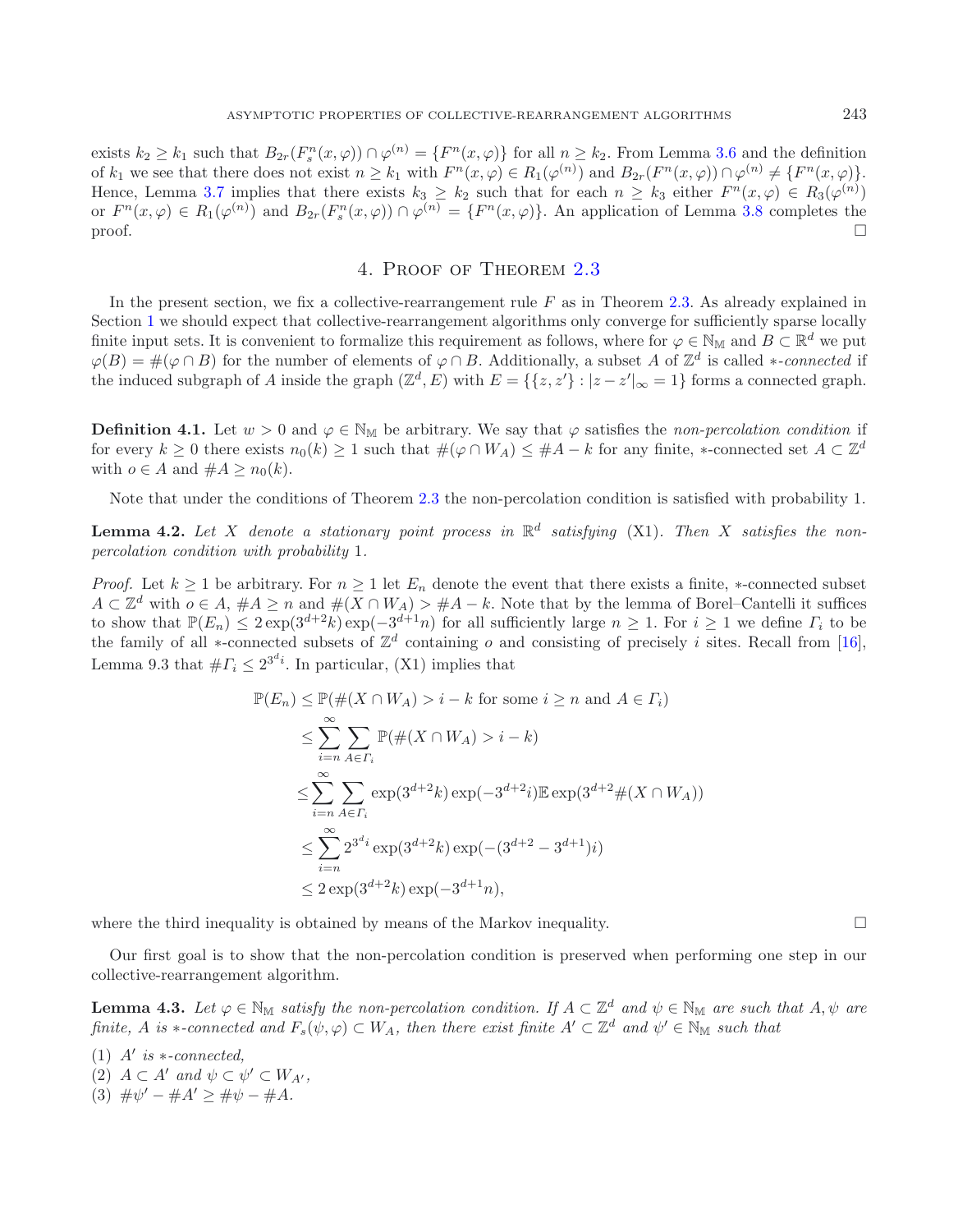<span id="page-8-0"></span>

FIGURE 2. Set A (gray), points  $\psi \cup \{x_1, x_2, x_3\}$  and their displacement in one iteration step.

*Proof.* We show that if the conclusion of Lemma [4.3](#page-7-1) does not hold, then there exist a sequence of sites  $\{z_i\}_{i\geq 1}$  $\mathbb{Z}^d$  and a sequence of points  $\{x_i\}_{i>1} \subset \varphi$  such that for all  $i \geq 1$ 

- (1)  $z_i \notin A \cup \{z_1,\ldots,z_{i-1}\},\$
- (2)  $A \cup \{z_1,\ldots,z_i\}$  is ∗-connected,
- (3)  $F_s(x_i, \varphi) \in W_{z_i}$ ,
- $(4) \varphi \cap W_{z_i} \neq \emptyset.$

See Figure [2](#page-8-0) for an illustration of the construction of the sequences  $\{z_i\}_{i\geq 1}$  and  $\{x_i\}_{i\geq 1}$ . In particular, A ∪  $\{z_1,\ldots,z_i\}$  forms a ∗-connected set with  $\#(\varphi \cap W_{A\cup \{z_1,\ldots,z_i\}}) - (\#A + i) \geq \#(\varphi \cap W_A) - \#A \geq -\#A$ , so that we obtain a contradiction to the non-percolation condition when considering  $i = n_0(\#A + 1)$ . Suppose that  $\{z_1,\ldots,z_i\}$  and  $\{x_1,\ldots,x_i\}$  have already been constructed and choose  $y \in \psi \cup \{x_1,\ldots,x_i\}$  such that  $y \notin W_{A \cup \{z_1,\ldots,z_i\}}$  (if such y did not exist, we could simply choose  $A' = A \cup \{z_1,\ldots,z_i\}$  and  $\psi' = \psi \cup \{x_1,\ldots,x_i\}$ ). Furthermore, choose  $z_{i+1} \in \mathbb{Z}^d$  such that  $y \in W_{z_{i+1}}$ . By (F1) there exists  $y' \in \varphi$  with  $F_s(y', \varphi) \in W_{z_{i+1}}$  and we put  $x_{i+1} = y'$ . . The contract of the contract of the contract of the contract of the contract of  $\Box$ 

<span id="page-8-1"></span>As a corollary to Lemma [4.3](#page-7-1) we obtain that the non-percolation condition is preserved by the collectiverearrangement algorithm.

**Corollary 4.4.** Let  $\varphi \in \mathbb{N}_M$  *satisfy the non-percolation condition. Then*  $\varphi^{(1)}$  *satisfies the non-percolation condition with the same constants*  $n_0(k)$ ,  $k \geq 0$ .

*Proof.* Let  $k \geq 1$  be arbitrary and  $A \subset \mathbb{Z}^d$  be a finite, \*-connected set with  $o \in A$ ,  $\#A \geq n_0(k)$  and  $\#\psi > \#A-k$ , where  $\psi = \{x \in \varphi : F(x, \varphi) \in W_A\}$ . Then, Lemma [4.3](#page-7-1) implies the existence of finite  $A' \subset \mathbb{Z}^d$  and  $\psi' \subset \varphi$  such that  $o \in A', A'$  is \*-connected,  $\psi' \subset W_{A'}$  and  $\#\psi' - \#A' \geq \#\psi - \#A > -k$ . This contradicts the non-percolation condition on  $\varphi$ .

<span id="page-8-2"></span>Using Corollary [4.4](#page-8-1) we can detect a finite region containing the origin and with the property that the displacement of particles inside this region is not influenced by particles outside of the region.

**Lemma 4.5.** Let  $\varepsilon > 0$  and  $\varphi \in \mathbb{N}_{\mathbb{M}}^{\varepsilon}$  be such that  $\varphi$  satisfies the non-percolation condition. For  $n \geq 0$  let  $A_n$ *denote the largest*  $*$ -connected subset  $A \subset \mathbb{Z}^d$  such that  $o \in A$  and  $\varphi^{(n)} \cap W_z \neq \emptyset$  for all  $z \in A$ . Furthermore,  $put A_{\infty} = \bigcup_{n \geq 0} A_n$ ,  $\psi_n = \varphi \cap W_{A_n}$  *and*  $\psi_{\infty} = \varphi \cap W_{A_{\infty}}$ *. Then* 

- (1)  $\{A_n\}_{n>0}$  *forms an increasing family of finite subsets of*  $\mathbb{Z}^d$ *,*
- (2) if  $n \geq 0$  and  $x \in \varphi$  are such that  $F^k(x, \varphi) \in W_{A_n}$  for some  $k \in \{0, \ldots, n\}$ , then  $F^k(x, \varphi) \in W_{A_n}$  for all  $k \in \{0, \ldots, n\},\$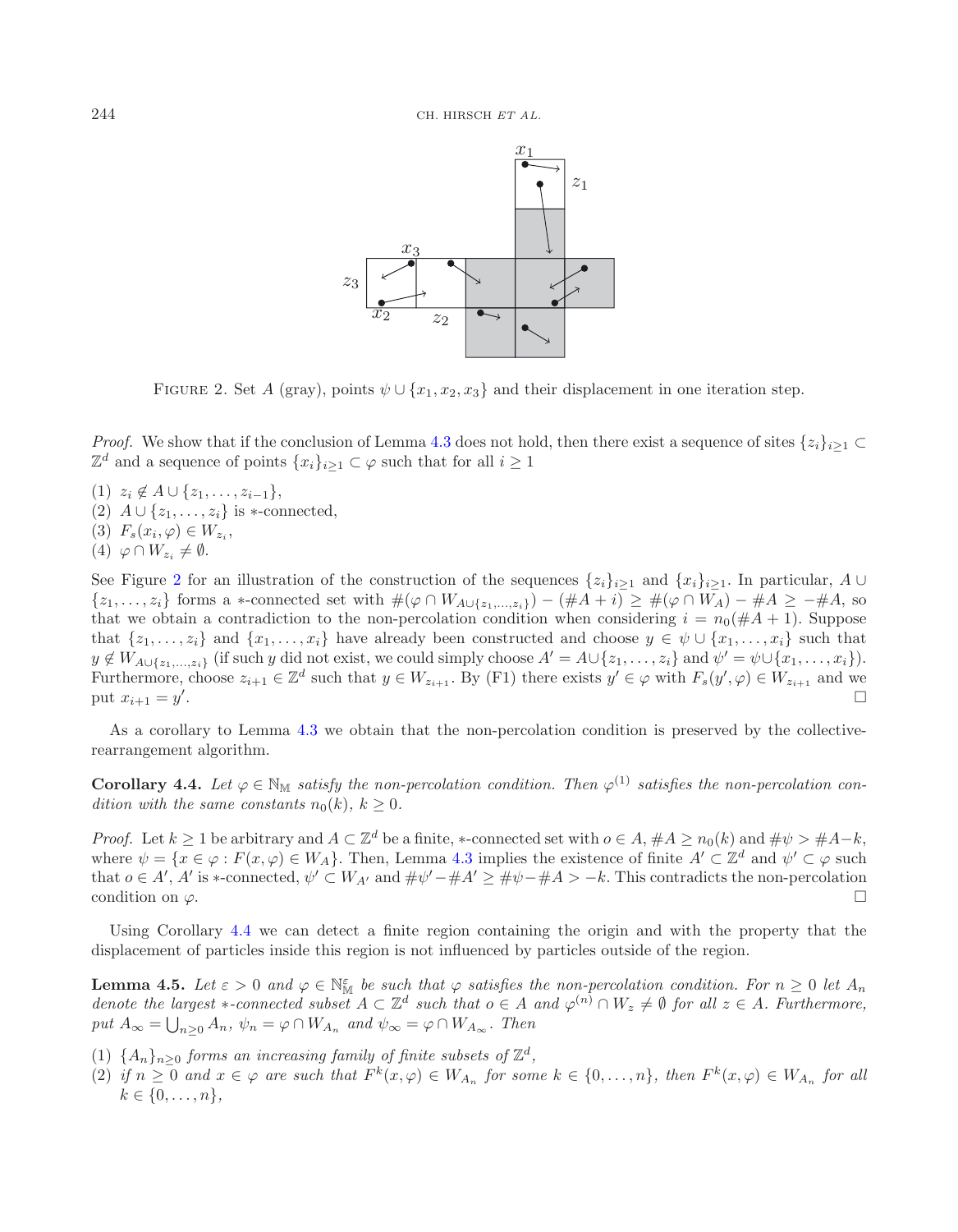<span id="page-9-1"></span>

FIGURE 3. The sets  $W_{A_0}$  (*left*),  $W_{A_1}$  (*middle*) and  $W_{A_2}$  (*right*) in gray;  $W_{A_\infty} = W_{A_2}$  bounded by thick line; densely dotted squares do not contain any points of X.

- (3) A<sup>∞</sup> *is finite,*
- $(4)$  *if*  $z \in \mathbb{Z}^d \setminus A_\infty$  *and*  $z' \in A_\infty$  *are such that*  $|z z'|_\infty = 1$ *, then*  $W_z \cap \varphi^{(n)} = \emptyset$  *for all*  $n \ge 0$ *,*
- (5) *if*  $x \in \psi_{\infty}$ *, then*  $F^n(x, \psi_{\infty}) = F^n(x, \varphi)$  *for all*  $n \geq 0$ *,*
- (6)  $\psi_{\infty}^{(n)} = \varphi^{(n)} \cap W_{A_{\infty}}$  *for all*  $n \geq 0$ *.*

See Figure [3](#page-9-1) for an illustration of the statement of Lemma [4.5.](#page-8-2)

*Proof.* The first claim follows immediately from Corollary [4.4](#page-8-1) and (F1) while the second claim is a consequence of (F1) and our condition on the range of F. Therefore,  $\#(\varphi \cap W_{A_n}) - \#A_n = \#(\varphi^{(n)} \cap W_{A_n}) - \#A_n \geq 0$ and the non-percolation condition implies the finiteness of  $A_{\infty}$ . Next, assume that  $n_1, n_2 \geq 1$  and  $z, z' \in \mathbb{Z}^d$ are such that  $z \notin A_{\infty}$ ,  $z' \in W_{A_{n_1}}$ ,  $|z - z'|_{\infty} = 1$  and  $W_z \cap \varphi^{(n_2)} \neq \emptyset$ . Putting  $n_3 = \max\{n_1, n_2\}$ , we note that condition (F1) implies that  $W_z \cap \varphi^{(n_3)} \neq \emptyset$  and  $W_{z'} \cap \varphi^{(n_3)} \neq \emptyset$  which yields a contradiction to  $z \notin A_{n_3}$  and the maximality property used to define  $A_{n_3}$ . The last two assertions are proven jointly by induction on n, the case  $n = 0$  being trivial. For  $n \ge 1$  and  $x \in \psi_{\infty}$  the induction hypothesis yields  $F^{n-1}(x, \psi_{\infty}) = F^{n-1}(x, \varphi)$ . Additionally, by w-locality  $F^n(x, \psi_\infty) = F^n(x, \varphi)$  follows once we verify  $W_{z'} \cap \varphi^{(n-1)} = W_{z'} \cap \psi_\infty^{(n-1)}$  for all  $z' \in \mathbb{Z}^d$  with  $|z - z'|_{\infty} \leq 1$  for some  $z \in A_{\infty}$ . From induction hypothesis, we conclude that it suffices to show  $W_{z'} \cap \varphi^{(n-1)} \subset W_{A_{\infty}}$  and the latter inclusion is trivial for  $z' \in A_{\infty}$  and follows from item (4) if  $z' \notin A_{\infty}$ . By what we have achieved so far, the proof of Lemma [4.5](#page-8-2) is completed once we show  $\varphi^{(n)} \cap W_{A_{\infty}} \subset \psi_{\infty}^{(n)}$ . If  $x \in \varphi$ is such that  $F^n(x, \varphi) \in W_{A_{\infty}}$ , then item (2) gives  $x \in \psi_{\infty}$ , so that  $F^n(x, \varphi) = F^n(x, \psi_{\infty}) \in \psi_{\infty}^{(n)}$ .

Using Lemma [4.5](#page-8-2) we can now complete the proof of Theorem [2.3.](#page-2-0)

*Proof of Theorem* [2.3](#page-2-0). By  $w\mathbb{Z}^d$ -equivariance of F, it suffices to show the existence of an integer-valued random variable  $N_1 \geq 0$  such that  $F^n(X, X) \cap W_o = F^{N_1}(X, X) \cap W_o$  for all  $n \geq N_1$ . The specific description of the metric on point processes given in [\[8](#page-14-15)] then also implies that the point processes  $(X(n))_{n\geq 0}$  converge to  $X(\infty)$  in probability and therefore also in distribution. Let E denote the event that  $X \in \mathbb{N}_{\mathbb{M}}^{\varepsilon}$  and X satisfies the non-percolation condition, where by condition (X2) and Lemma [4.2](#page-7-2) this event occurs with probability 1. Now let  $\varphi \in E$  be arbitrary. From Lemma [4.5](#page-8-2) we deduce the existence of a finite subset  $\psi$  of  $\varphi$  such that  $\psi^{(n)} \cap W_o = \varphi^{(n)} \cap W_o$  for all  $n \geq 0$  (apply Lemma [4.5](#page-8-2) with  $A = \{o\}$ , and choose  $\psi = \psi_{\infty}$ ). Furthermore, by condition (F2) we can choose  $n_1 \geq 0$  such that  $\psi^{(n)} = \psi^{(n_1)}$  for all  $n \geq n_1$ . Hence,  $\varphi^{(n)} \cap W_o = \psi^{(n)} \cap W_o =$  $\psi^{(n_1)} \cap W_o = \varphi^{(n_1)} \cap W_o$ , thereby completing the proof.

## 5. Numerical investigations of avoidance algorithm

<span id="page-9-0"></span>In the present section, we discuss the numerical behavior of the avoidance algorithm for a Boolean model in  $\mathbb{R}^3$ . More precisely, we choose as initial random sphere system a collection of unit balls whose centers form a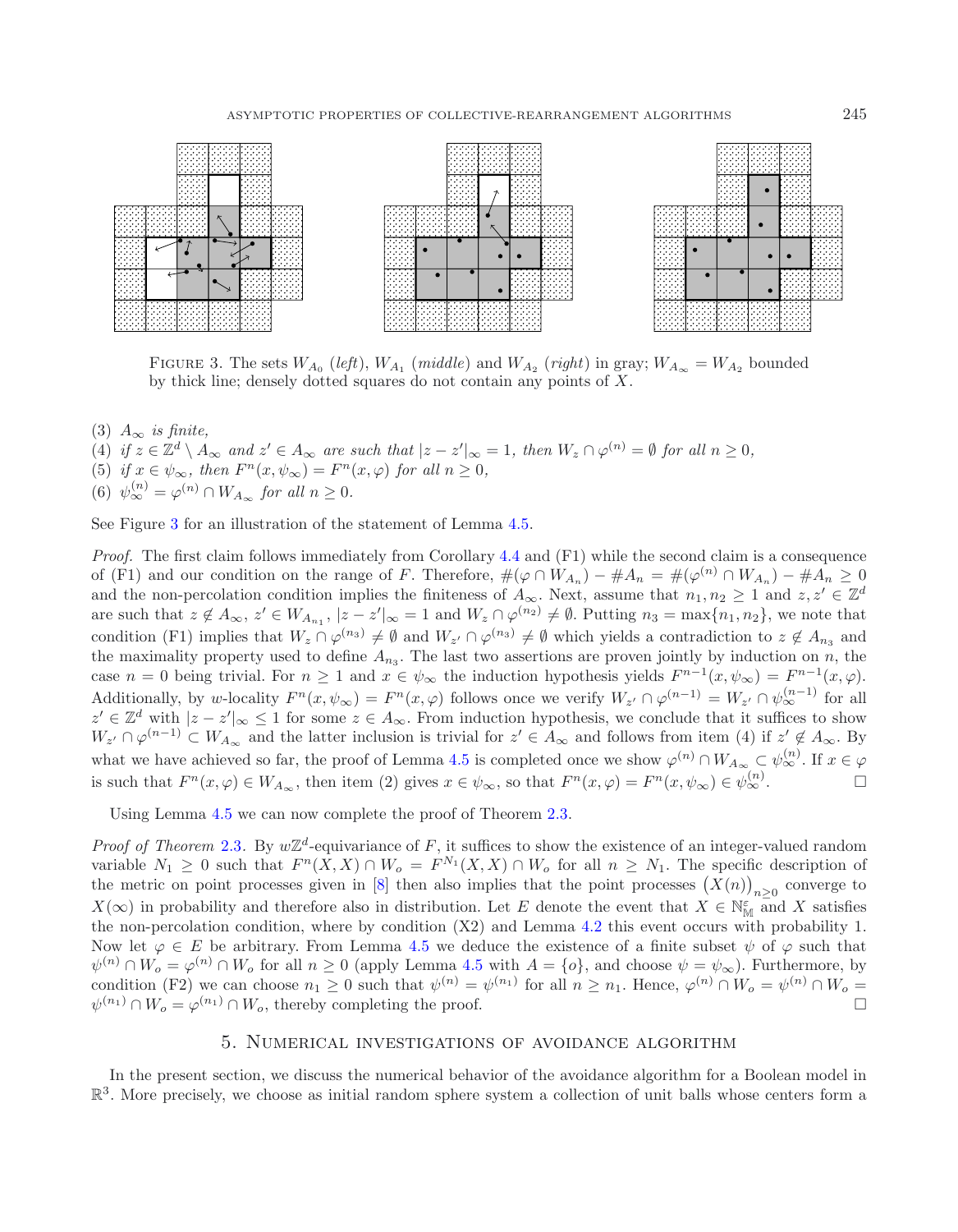homogeneous Poisson process in  $\mathbb{R}^3$  with some intensity  $\lambda > 0$ . Applying the avoidance algorithm introduced in Section [3.2](#page-4-0) to the Boolean model with varying intensities  $\lambda_1,\ldots,\lambda_n$ , we check for which intensities the avoidance algorithm converges. Since the condition on the intensity derived in Corollary [3.2](#page-3-2) is rather conservative, it is natural to expect that the algorithm also converges for higher intensities.

After that, we numerically compare the differences in the resulting point patterns when applying the avoidance algorithm and the force-biased algorithm to the same initial point pattern. Before discussing the results of our simulation study we first state some details about the implementation of the avoidance algorithm.

## <span id="page-10-0"></span>**5.1. Implementation of avoidance algorithm**

In order to reduce the edge effects occurring when performing simulations in a bounded sampling window, we implement the avoidance algorithm with periodic boundary conditions. In other words, we do not use the Euclidean metric | $\cdot$ | but a periodic distance function  $\rho'$  which is defined for  $x = (x_1, x_2, x_3)^\top$  and  $y = (y_1, y_2, y_3)^\top$ and a window  $W = [0, w]^3$  by  $\rho'(x, y) = \sqrt{\sum_{i=1}^3 (\min\{|x_i - y_i|, w - |x_i - y_i|\})^2}$ .

### **5.2. Numerical results on the critical intensity**

In this section, the convergence behavior of the avoidance algorithm applied to the Boolean model is investigated for varying intensities  $\lambda$  of the underlying Poisson point process. The framework of the present simulation study is as follows. As sampling window W we consider the cube  $W = [0, 18]^3$ . The intensity  $\lambda$  is varied from 0 to 0.2 in equidistant steps of 0.005. For each value of the intensity  $\lambda$ ,  $m = 50$  realizations of the Boolean model are transformed by the avoidance algorithm as explained in Section [5.1.](#page-10-0) Then, we consider the frequency of convergence of the avoidance algorithm with intensity  $\lambda$ . In the simulation study, we say that the algorithm has not converged if after  $k = 10000$  iteration steps of the algorithm there exists at least one pair of overlapping balls. Otherwise, we say that the algorithm has converged. In other words, we check how many of the realizations converge per intensity  $\lambda$ , *i.e.*,  $r_{\lambda}$  = number of convergence/50. In Figure [4,](#page-11-1) we plot  $\lambda$  against  $r_{\lambda}$ . We can see clearly that a phase transition occurs and that the transition point of intensity  $\lambda$  is located in the interval  $[0.14, 0.17]$ . For intensities smaller than 0.14 the avoidance algorithm converged for all  $m = 50$  realizations of the initial Boolean model, whereas the algorithm did not converge for any realization if the intensity is larger than 0.17. That means using the avoidance algorithm, we achieve dense sphere packings with maximal volume fractions of approximately 63%.

#### **5.3. Comparison of force-biased and avoidance algorithm**

In a first step, we compare the output of the avoidance algorithm introduced in Section [3.2](#page-4-0) with that of the force-biased algorithm. As noted before, the avoidance algorithm can be seen as a modification of the force-biased algorithm for which condition (F1) is rigorously enforced by definition. We analyze the two point patterns obtained by applying the force-biased and the avoidance algorithm to an initial Boolean model, which is constructed by attaching a unit ball to each of the points of a homogeneous Poisson point process  $X =$  ${X_i}_{i\in{1,...,N}}$  in W. These two point patterns are compared by considering the mean distance of corresponding sphere midpoints. More precisely, we first run both algorithms until convergence. Then, for each sphere we compute the distance of its final position in the avoidance algorithm to the final position in the force-biased algorithm. Finally, these distances are averaged over all spheres. We investigate the behavior of these distance deviations depending on both the side length  $w - 2 \ge \max\{F_{\text{max}}, 4\}$  of the grid and the intensity  $\lambda$  of the underlying Poisson point process of sphere centers.

Therefore, we first simulate the Boolean model in the sampling window  $W = [0, 18]^3$  with intensity  $\lambda$  varying from 0.005 to 0.135 in equidistant steps of 0.01 and for each intensity  $m = 50$  replications are sampled from the model. Then, to each realization of the Boolean model we apply both the force-biased algorithm and the avoidance algorithm for side lengths of the grid  $w \in \{6, 9\}$ . We put  $F_{\text{max}} = 0.5$  and  $\varepsilon = 0.01$  and note that  $w = 6$  is the minimal side length for which Propositions [3.5](#page-6-3) and [3.9](#page-6-0) imply conditions (F1) and (F2).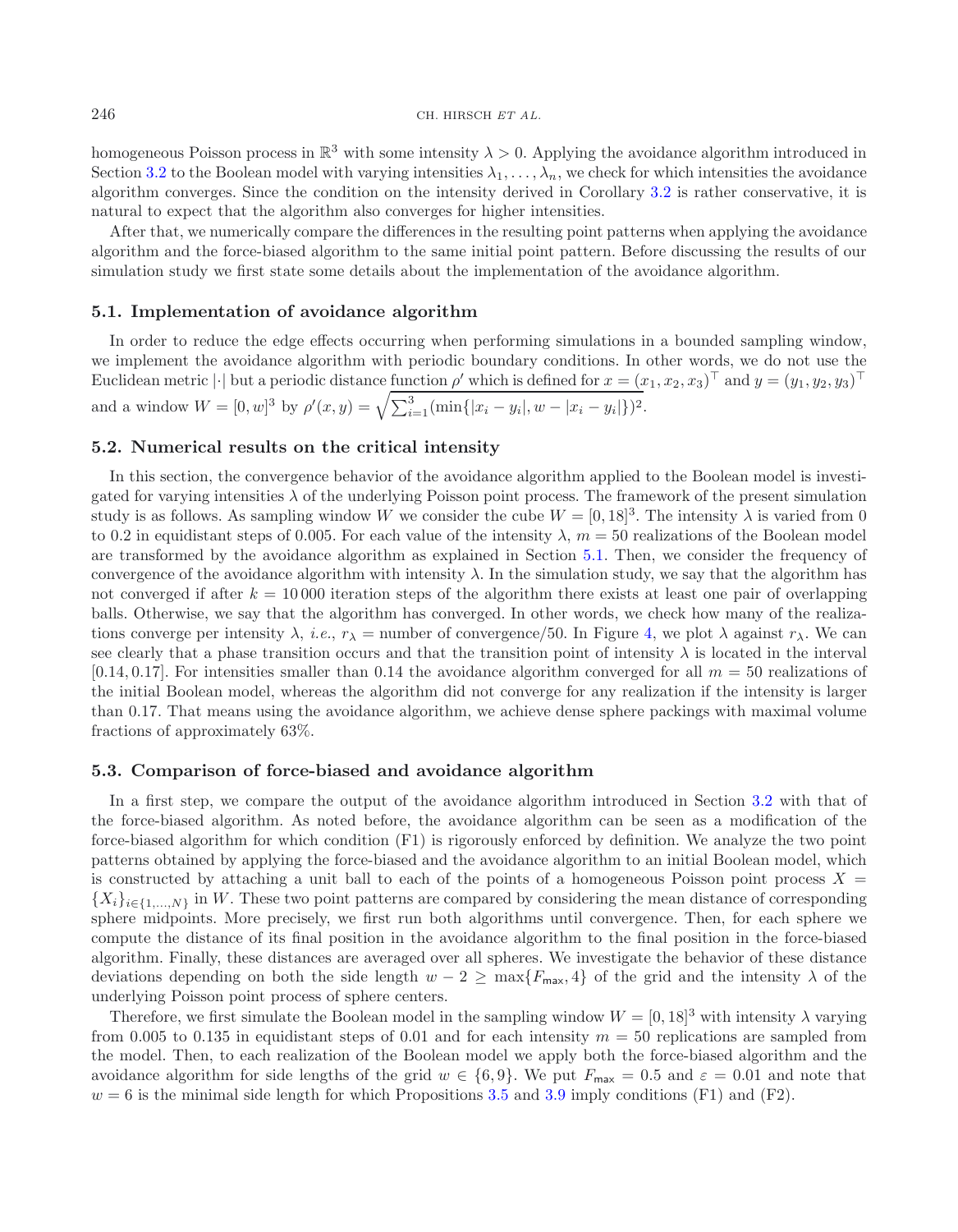<span id="page-11-1"></span>

Figure 4. Dependence of model characteristics on the intensity of the point process. (a) Intensity *vs.* relative frequency of convergence. (b) Intensity *vs.* distance deviation; sub-cubes of side length  $w = 6$  (black) and  $w = 9$  (blue). (Color online).

Next, the mean distance of corresponding sphere midpoints for the two resulting point patterns is computed when applying the two algorithms to the same realization of the Boolean model. In more detail, let  $X(\infty)$ , =  ${X(\infty)_{\mathbf{a},i}}_{i\in\{1,\ldots,N\}}$  and  $X(\infty)_{\mathbf{fb}} = {X(\infty)_{\mathbf{fb},i}}_{i\in\{1,\ldots,N\}}$  denote the final position of the sphere centers after convergence has occurred in the avoidance and force-biased algorithm, respectively. The mean distance deviation  $\overline{\rho}$  of  $X(\infty)_a$  and  $X(\infty)_{\text{fb}}$  is then defined as  $\overline{\rho} = \frac{1}{N} \sum_{i=1}^N |X(\infty)_{\mathbf{a},i} - X(\infty)_{\text{fb},i}|.$ 

In Figure [4b](#page-11-1), the intensity is plotted against the mean distance deviation for side length of sub-cubes  $w = 6$ (blue) and  $w = 9$  (black) where we average over  $m = 50$  replications. It can be seen that the mean distance deviation is constant 0 for  $w = 9$  *(i.e., the force-biased and the avoidance algorithm lead to the same result* no matter which intensity we consider) and for  $w = 6$  only very small deviations occur. In summary, we can conclude that even for relatively small grid sizes the avoidance algorithm and the force-biased algorithm generate very similar final configurations.

# 6. Further examples of collective-rearrangement algorithms

<span id="page-11-0"></span>In Section [3.2](#page-4-0) we have presented an explicit example for a collective-rearrangement algorithm satisfying the conditions of Theorem [2.3.](#page-2-0) Moreover, the numerical results obtained in Section [5](#page-9-0) show that it generates similar configurations as the classical forced-biased algorithm. Of course, the general family of collective-rearrangement algorithms is by no means restricted to these possibilities and for specific applications more refined variants are needed. We discuss two possible extensions, which are particularly relevant for potential applications in materials science. The first one yields hard-core systems of balls with varying radii, while the second is used to generated hard-core fiber systems.

## **6.1. Collective-rearrangement algorithms for sphere systems with varying radii**

In the present section, we provide an example that shows how collective-rearrangement algorithms can be used to model extremely regular point patterns. Typically, regular point patterns are described by Matérn hard-core or dominance-competition processes [\[13\]](#page-14-9), which are based on thinnings of Poisson point processes. To be more precise, an initial Poisson point process is independently marked by random radii, so that this marked Poisson point process can be interpreted as a random sphere system. Subsequently, this process is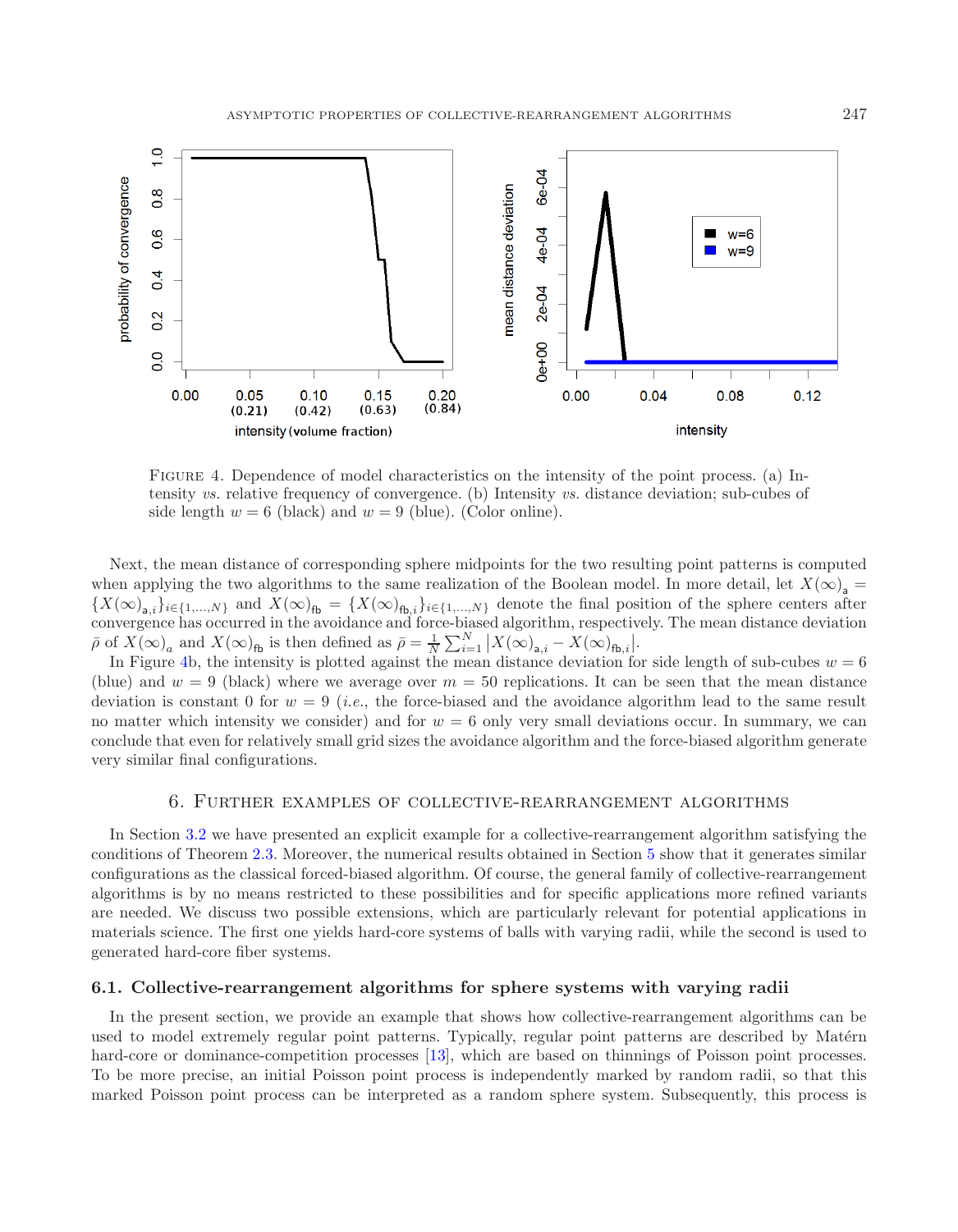thinned (*i.e.*, spheres are deleted) to create a hard-sphere system (*i.e.*, a sphere system consisting of pairwise non-overlapping spheres), *cf.* [\[13](#page-14-9)]. Clearly, the attainable intensity of these Matérn hard-core and dominancecompetition processes is quite limited and collective-rearrangement algorithms provide a suitable alternative for modelling hard-sphere systems with a higher intensity.

Very regular point patterns occur for instance in microscopic simulations [\[19\]](#page-14-16), where the spatial configuration of a system of semiconducting molecules is simulated by evolving an initial system of molecules according to precise physical interactions. It is important to provide a good model for this spatial configuration, since it substantially influences physical properties such as charge transport. Since these microscopic simulations are typically extremely time-consuming, in [\[2](#page-13-1)] a point process model has been developed to realistically describe the point patterns formed by molecule centers. The locations of molecule centers are described by an iterative dominance-competition model that provides good control over the pairwise distances of points. However, the intensity of the point process is not a separate model parameter, but its approximate value has to be determined by simulations.

In this section we show how collective-rearrangement algorithms for sphere systems with varying radii can be used to generate hard-sphere systems with predefined intensities. To illustrate the potential of collectiverearrangement algorithms for real world applications, we show that they can be used to adequately describe the point pattern of molecule centers extracted from microscopic simulations. In the following, this point pattern is denoted by  $\{V_1,\ldots,V_n\}$ , where the vertices are located in the cube  $W = [0, 13.5]^3$ .

#### <span id="page-12-0"></span>*6.1.1. Model description*

As initial marked point process model for the avoidance algorithm, we consider a homogeneous Poisson point process with intensity  $\lambda$ . In our application, it is useful to consider a sphere system where the radii are not constant, but given by a Gamma distribution  $\Gamma(a, b, s, t)$  which is shifted by  $s > 0$  to the right and truncated at  $t > 0$ . In our case, a and b denote the shape and scale parameter of the Gamma distribution, respectively. The parameters of the avoidance algorithm are given by  $\varepsilon = 10^{-5}$ ,  $F_{\text{max}} = 0.5$ ,  $w = 6.75$ .

#### *6.1.2. Model fitting and validation*

After having specified the sphere model, the next step is to estimate the model parameters  $\lambda, a, b, s, t$  from the data. The parameter  $\lambda$  can easily be estimated by  $\lambda = \#\{i \in \{1,\ldots,n\} : V_i \in W\}/|W|$ , where  $|W|$  denotes the volume of W. Furthermore, the estimate  $\hat{s}$  of the shifting parameter s is given as the minimum distance between two points of  $\{V_1,\ldots,V_n\}$  divided by 2. Moreover, the estimated truncation threshold  $\hat{t}$  is chosen as the difference of the maximum nearest-neighbor distance observed within  $\{V_1,\ldots,V_n\}$  and  $\hat{s}$ . Using these methods, we obtain  $\hat{\lambda} = 1.64$ ,  $\hat{s} = 0.27$  and  $\hat{t} = 1.1$ .

The remaining two parameters  $a$  and  $b$  are estimated using the so-called minimum contrast method with cost function given by  $L(a, b) = \int_{r_1}^{r_2} |g(r) - g_{a,b}(r)| dr$ . Here, g and  $g_{a,b}$  denote the pair-correlation functions computed for the set of vertices  ${V_i}$  and for point patterns generated by the avoidance algorithm, respectively. The constants  $r_1, r_2$  are appropriately chosen integration limits and a parameter vector  $(\hat{a}, \hat{b})$  satisfying  $L(\hat{a}, \hat{b})$  $L(a, b)$  for all admissible values of  $(a, b)$  is called a minimum contrast estimator for  $(a, b)$ . We refer the reader to [\[5,](#page-14-17)[13\]](#page-14-9) for a definition and detailed explanation of pair-correlation functions and further details on minimum contrast estimation. The numerical values of the fitted parameters are given by  $\hat{a} = 3.75$  and  $\hat{b} = 25$ . (See Fig. [5,](#page-13-2) *left*) for an illustration of g and  $g_{\hat{a}, \hat{b}}$ .

In order to validate the fitted sphere model introduced in Section [6.1.1,](#page-12-0) we compare a further characteristic of point patterns computed for realizations of the fitted sphere model to that of the point pattern  $\{V_i\}$  obtained from microscopic simulation. For this purpose, we consider the distribution function of spherical contact distances  $H : [0, \infty) \to [0, 1]$  (Fig. [5,](#page-13-2) *right*), where for  $r > 0$  the function value  $H(r)$  denotes the probability that the distance from a randomly chosen point in  $W$  to the nearest point of the point pattern is smaller than  $r > 0$ . One can observe an excellent agreement between the characteristics of point patterns generated by the microscopic simulation and by the sphere model, respectively.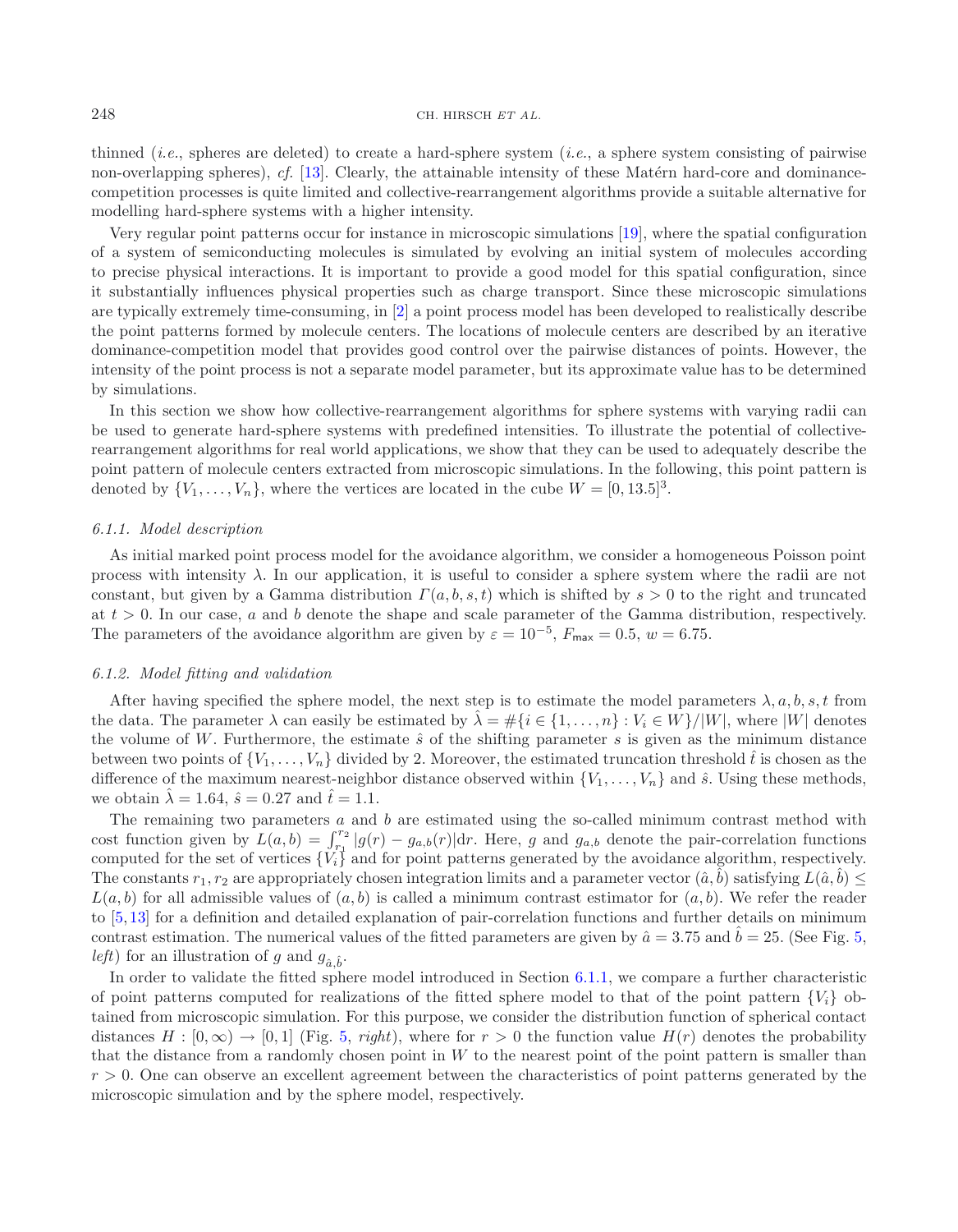<span id="page-13-2"></span>

Figure 5. Characteristics computed for vertices from the microscopic simulation (black) and simulated point pattern (green): Pair-correlation function (*left*), spherical contact distribution function (*right*). (Color online).

# **6.2. Collective-rearrangement algorithms for fiber systems**

Besides applications concerning the modeling of point patterns, collective-rearrangement algorithms can also be used to transform a system of overlapping fibers into a system of non-overlapping fibers. In [\[1](#page-13-0)] certain refinements of the force-biased algorithm are discussed, which take into account the particular problems of creating systems of non-overlapping fibers. The basic idea is to first represent each fiber by a chain of balls of some fixed radius r and centers located equidistantly on the central line of the fiber. Then two different kinds of translations are applied to those balls: The first translation separates overlapping balls of different ball chains and the second translation keeps the structure between the balls from the same chain of balls (and thus the curvature of the fibers). For further details, the reader is referred to [\[1\]](#page-13-0). As Theorem [2.3](#page-2-0) is stated in a rather general framework, it can also be applied to collective-rearrangement rules involving fiber systems provided that the conditions required in the theorem are satisfied. We believe that similar to the approach considered in Section [3.2](#page-4-0) it should be possible to modify the fiber-adapted force-biased algorithm so that the desired properties are enforced by definition, but the resulting modified algorithm is still close to the original one for practical examples.

Applications in computational materials science are discussed in [\[1](#page-13-0)] and [\[11\]](#page-14-18) where collective-rearrangement algorithms are used to describe systems of non-overlapping fibers representing the microstructure of glassreinforced materials or non-woven gas-diffusion layers in proton exchange membrane fuel cells.

*Acknowledgements.* The authors would like to thank Dominique Jeulin for proposing the problem of convergence of collective-rearrangement algorithms. This research has been supported in parts by the German Federal Ministry of Education and Research (BMBF) in the framework of the priority program 'Mathematics for Innovations in Industry and Services'. The corresponding author has been supported by a research grant from the DFG Research Training Group 1100 at Ulm University.

#### **REFERENCES**

- <span id="page-13-0"></span>[1] H. Altendorf and D. Jeulin, Random-walk-based stochastic modeling of three-dimensional fiber systems. *Phys. Rev. E* **83** (2011) 041804.
- <span id="page-13-1"></span>[2] B. Baumeier, O. Stenzel, C. Poelking, D. Andrienko and V. Schmidt, Stochastic modeling of molecular charge transport networks. *Phys. Rev. B* **86** (2012) 184202.